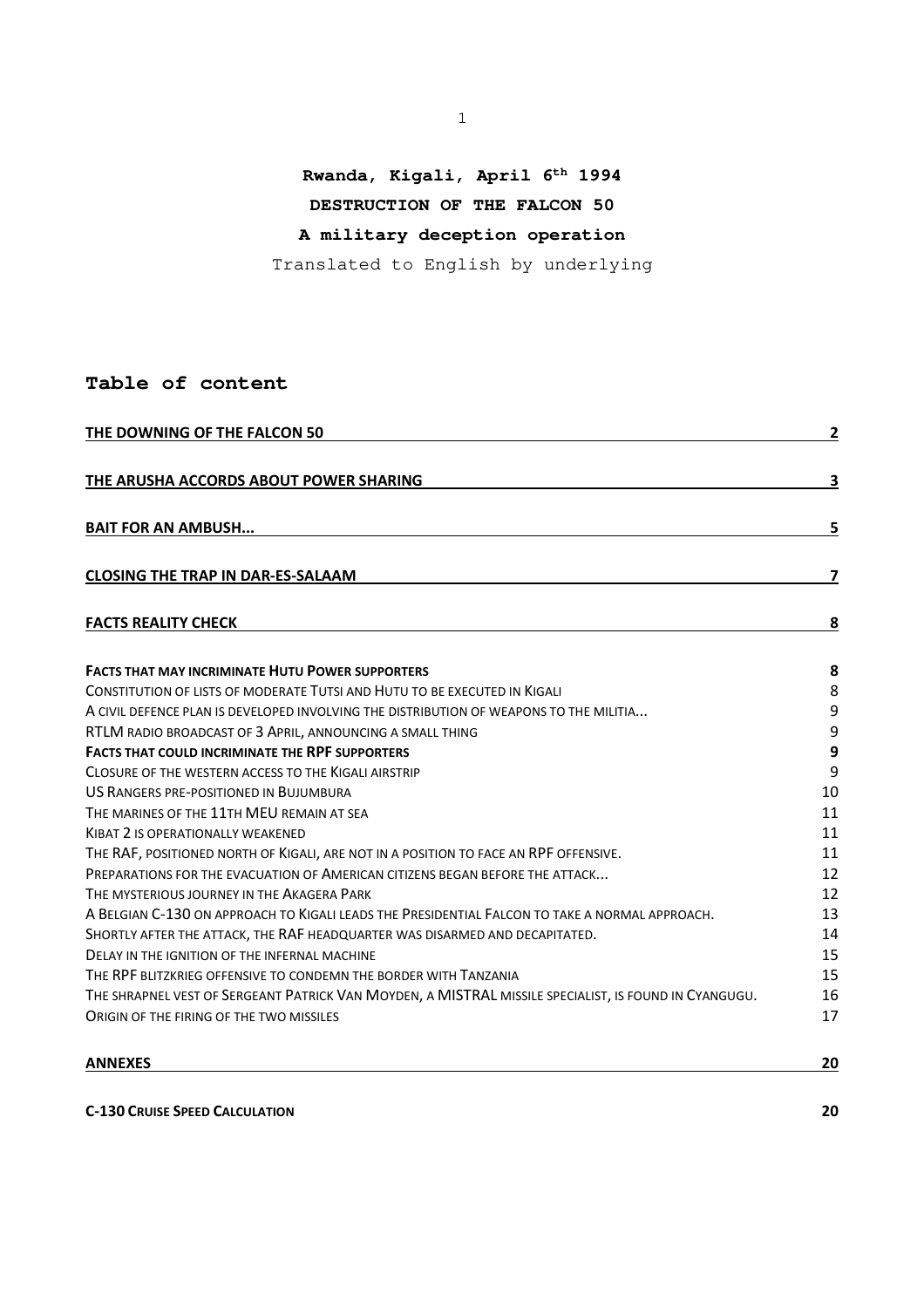#### **On reading Other Gentlemen's Mail**

General: ... Incidentally, they know your code.

We know they know our code. ... We only give them things we want them to know.

General: ..... Incidentally, they know you know their code.

Soviet Ambassador (smiling): ... We have known for some time that they knew we knew their code. We have acted accordingly  $-$  by pretending to be duped.

General: .... Incidentally, you know - they know you know they know you know...

American Ambassador (genuinely alarmed): What? Are you sure?

Peter Ustinov, Romanoff and Juliet, act 2.<sup>1</sup>

## **The downing of the Falcon 50**

The April 6th 1994 attack on President Habyarimana's Presidential Falcon 50 remains an unsolved mystery mainly because no rigorous methodology was used to solve it. On the other hand, the subject has often been treated with a strong militant bias consisting in listing the facts incriminating the opposing side while minimizing or concealing the facts that could incriminate the faction that one wished, more or less openly, to defend. This confirmation bias, coupled with militant blindness and heightened by the seriousness of the genocide, very quickly amplified the emotional dimension of the discussion.

To make things clear from the outset, there was indeed one genocide of Tutsis in 1994 and not two genocides. The ICTR defendants were indicted for the seriousness of their crimes, but of the 800'000 to 1'000'000 deaths estimated during the three months of the genocide, the majority of the victims were not Tutsis, according to the work of professors Christian Davenport (University of Michigan) and Allan Stam (University of Virginia).<sup>2</sup>

The aim of this report is to contribute to solve this enigma, regardless of who the perpetrators are.

To get out of this blindness, all that is needed is a little methodology and to consider only the irrefutable facts. This requires disregarding rumors, reported words and interpretations of texts that will always be open to discussion. An irrefutable fact is signaled by at least one clearly identifiable source whose reliability can be assessed. An irrefutable fact is a material fact that cannot be disputed. Finally, to avoid the confirmation bias, one can refer to the analysis of contradictory hypotheses, a method developed by Richard Heuer and used later in this report.<sup>3</sup>

In addition to the identification of irrefutable facts, we must add, regarding military operations, the art of trickery or deception. Since the dawn of time, the general has sought to deceive his adversary by more or less elaborated tricks. The Trojan Horse, the book of the 36 stratagems<sup>4</sup> or Operation Fortitude during the Normandy landing shows that the use of cunning

<sup>1</sup> WHALEY Barton, Codeword BARBAROSSA, MIT Press, Cambridge, 1973, p.150.

<sup>2</sup> https://genodynamics.weebly.com/4-things-about-rwanda-1994.html

<sup>&</sup>lt;sup>3</sup> Heuer Richards, Psychology of Intelligence Analysis, CIA Center for the Study of Intelligence, 1999, 214 pages.

<sup>4</sup> https://www.underlying.ch/2019-11-06-les-36-stratgemes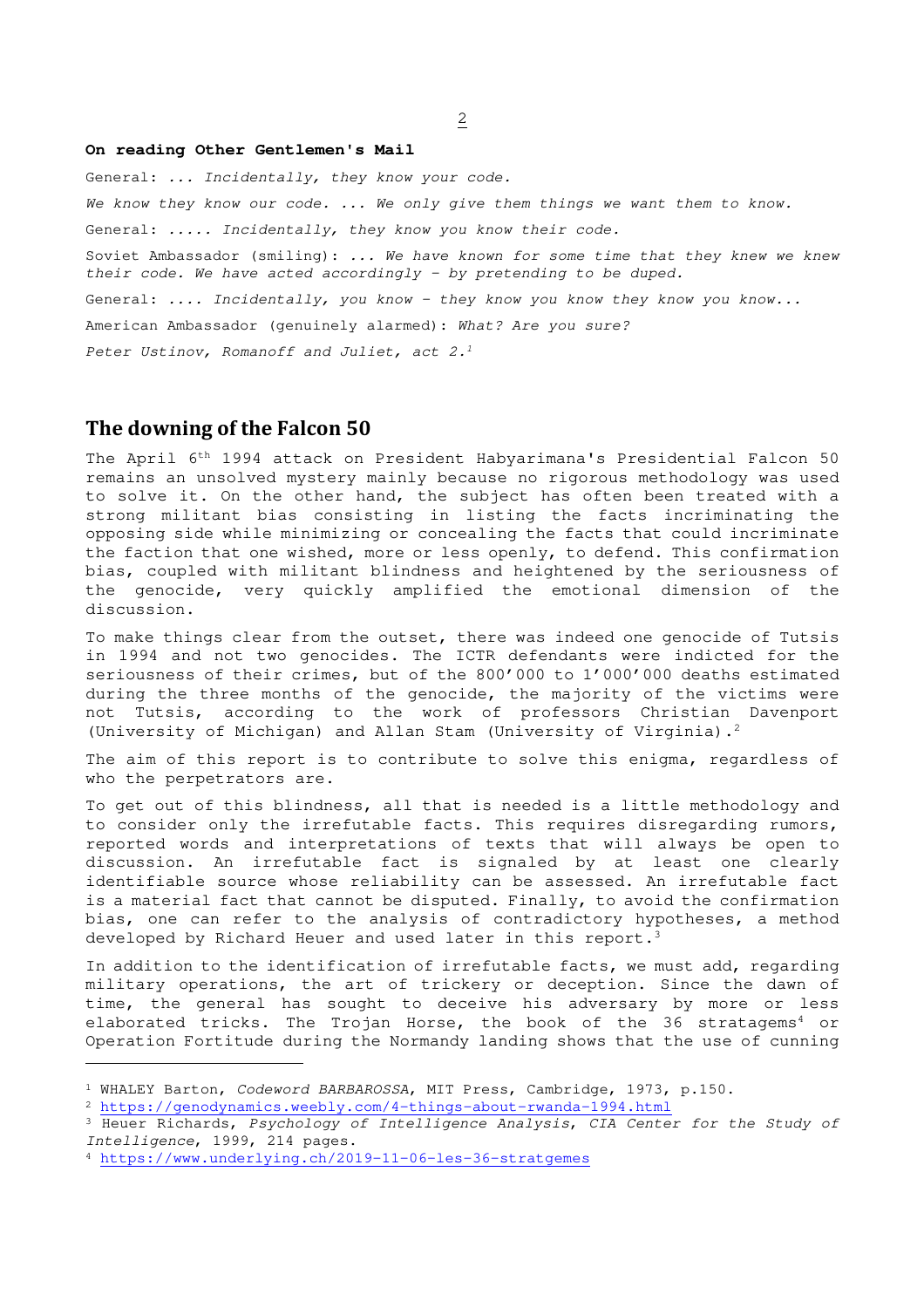can make a major contribution to victory and can be part of virtually every military operation at the tactical or strategical level.

The objective of a deception operation is to influence a target, through specific channels of communication, to carry out a specific action that is contrary to its interests. Any deception operation is part of an environment in which it must blend in order to remain unnoticed until its completion. And even after it is completed, the constituent elements of the deception operation must remain difficult to identify.

But in this case, the elements identified in this report suggest that the Falcon 50 was shot down by a RPF-friendly movement with discreet but decisive support from Belgium and the United States.

## **The Arusha Accords about power sharing**

In August 1993, the Arusha Agreements were finally signed. They provide for the establishment of a broad-based transitional government (BBTG) after which free elections had to be held to enable Rwandan citizens to elect their representatives. The deployment of UNAMIR<sup>5</sup>, which began in November 1993, was intended to accompany the establishment of the BBTG.

According to these agreements, President Habyarimana would preside an investiture ceremony where he himself, members of the parties designated to sit as ministers in the BBTG as well as the deputies of the Transitional National Assembly (TNA) must take an oath and swear that they will apply these same agreements. However, Habyarimana remains very concerned as he fears a form of institutional coup. Indeed, he is afraid of being indicted for the crimes he committed during his seizure of power and all the other crimes that have punctuated his regime. To avoid this risk, he must retain absolute control over at least one of the following three elements:

- 1. The Constitutional Court, whose president, Joseph Kavaruganda, a former follower of Habyarimana, has joined the Democratic Republican Movement (MDR). Habyarimana has limited confidence in him because he has the power to open criminal proceedings against the head of state. He therefore does not control this element.
- 2. The post of Minister of Justice is claimed by Liberal Party (PL) candidate Aloys Niyoyita who is clearly pro-RPF. Unsurprisingly, Habyarimana has no confidence in him. He therefore does not control this element.
- 3. The simple majority in the NTA allows any indictment of the presidency to be blocked. This is the only aspect he can hope to control.

Initially, given the balance of power that prevailed at the time the Arusha accords were signed, the presidential movement could only count on fourteen deputies out of seventy: eleven from its own ranks and three from the socalled Pygmy parties<sup>6</sup> because they are represented by a single deputy such as MFBP, PPJR, PECO, PDI, PADER, PARERWA or RTD. However, following the

<sup>5</sup> UNAMIR United Nations Mission in Rwanda. A blue helmet force.

<sup>6</sup> So called because they were represented by only one MP. Not very representative, they were used either by the presidential movement or by the pro-RPF movement to occupy the field and weigh in the balance.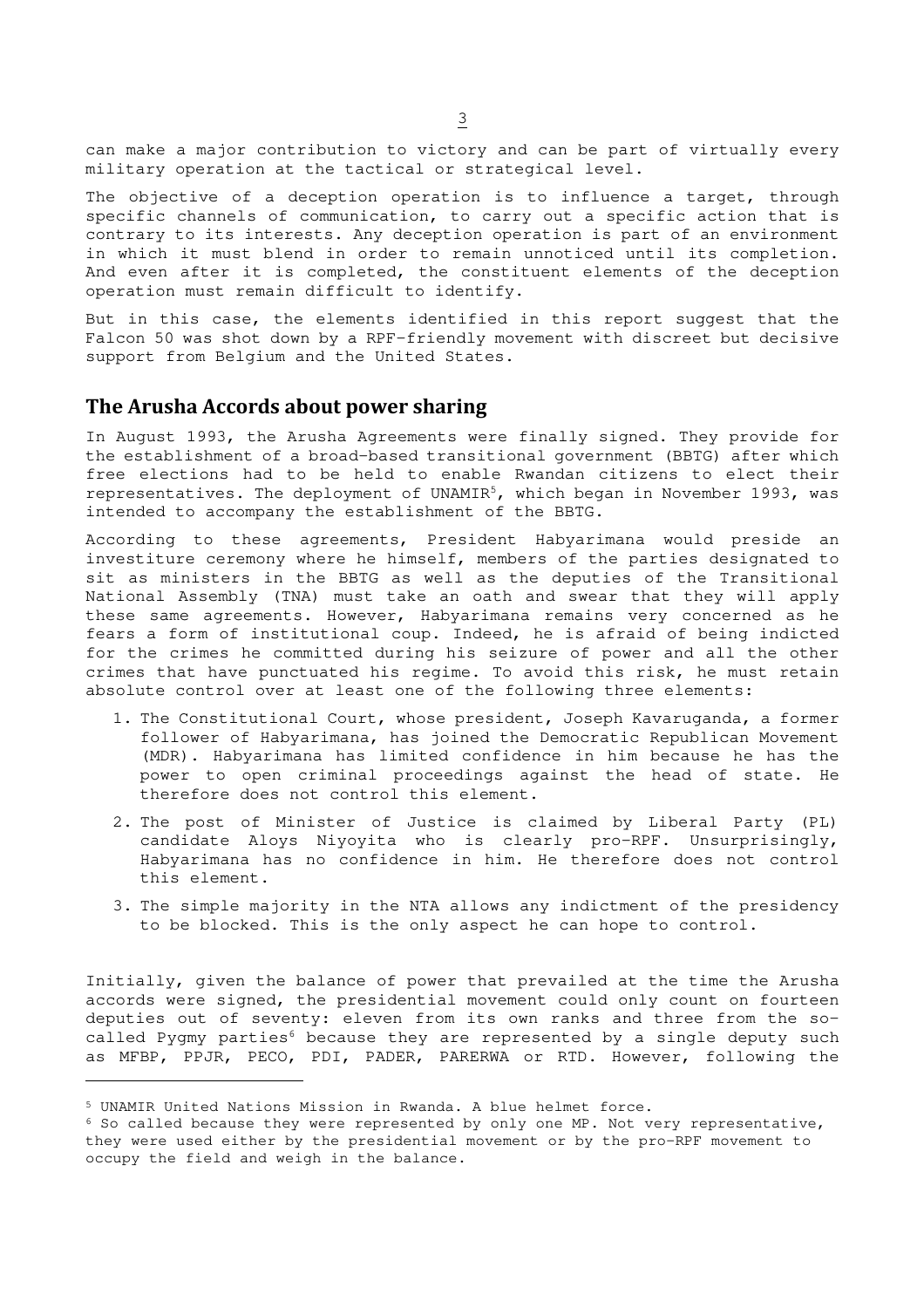assassination of Burundian President Ndadaye in October 1993, the first Hutu elected president in neighboring Burundi, most Rwandan political parties split into two factions, one still pro-RPF and the other Power (i.e. the Hutu Power), which was in favor of the presidential movement. The MDR, originally 100% pro-RPF, found itself divided and of the eleven deputies who were to sit in the NTA, only six could be considered pro-RPF. The situation was similar to that of the PL, where five out of eleven deputies joined the Hutu Power faction. Consequently, the presidential movement could hope to approach a simple majority.

According to the Arusha Accords, the NTA was supposed to have 70 members but the last available list<sup>7</sup> included only 68 names, which means that two seats were still not filled. Political parties that were not represented in the government, but wanted to be represented in the NTA, had to sign the code of political ethics beforehand.<sup>8</sup>

Among the unrepresented parties was the Coalition for the Defense of the Republic (CDR), created in March 1992 by the hardliners of the regime and extremely hostile to Tutsis and to any negotiations with the RPF. In January 1993, the decision to allocate five ministerial posts to the RPF triggered the anger of CDR supporters and many Tutsis and members of opposition parties were killed. Their number was estimated at 400 dead and 20'000 displaced. The RPF's refusal to accept a seat for such an extremist party as the CDR is therefore legitimate. However, Habyarimana will make it a stumbling block by making his acceptance of the establishment of the BBTG conditional on the allocation of a seat in the NTA to the CDR.

With one CDR deputy, the presidential movement could count on 34 deputies being favorable to him against 35 pro-RPF. Knowing that a seat for the MDR was in the balance between Jean Tegeri (Power) and Sylvestre Kamali (RPF), the presidential movement could hope to achieve a simple majority within the NTA. The allocation of a seat for the CDR in the NTA was therefore not a secondary issue and could tip the balance of political power on the side of the presidential movement or on the pro-RPF side. Moreover, if Habyarimana managed to obtain a simple majority, he could approach the elections scheduled at the end of the transition period with serenity. Indeed, at the end of 1993, municipal elections were held in northern Rwanda, then totally under th control of the RPF, and not a single RPF candidate was elected.

These games should not hide the fact that the situation on the ground remained very tense. On both sides, a double game was being played and each side was strengthening its military position. If the main objective of the Arusha agreements was to facilitate a peaceful sharing of power, this objective was not shared by the ultras on both sides, and the attack on Habyarimana made it possible to unblock the situation by triggering the *infernal machine*.

If the Hutu Power supporters were at the origin of the shooting, they could take advantage of the psychological shock to eliminate political opponents in Kigali whose lists had already been drawn up and take power after a Coup.

<sup>7</sup> Annexe n°37 http://rwandadelaguerreaugenocide.univ-paris1.fr/wpcontent/uploads/2010/01/Annexe\_1.pdf

<sup>8</sup> Provided for in Article 80 of the Memorandum of Understanding between the Government of the Republic of Rwanda and the Rwandan Patriotic Front on powersharing in the framework of a broad-based transitional government. See Article 61. www.francegenocidetutsi.org/ProtocolePartagePouvoir9janvier1993.pdf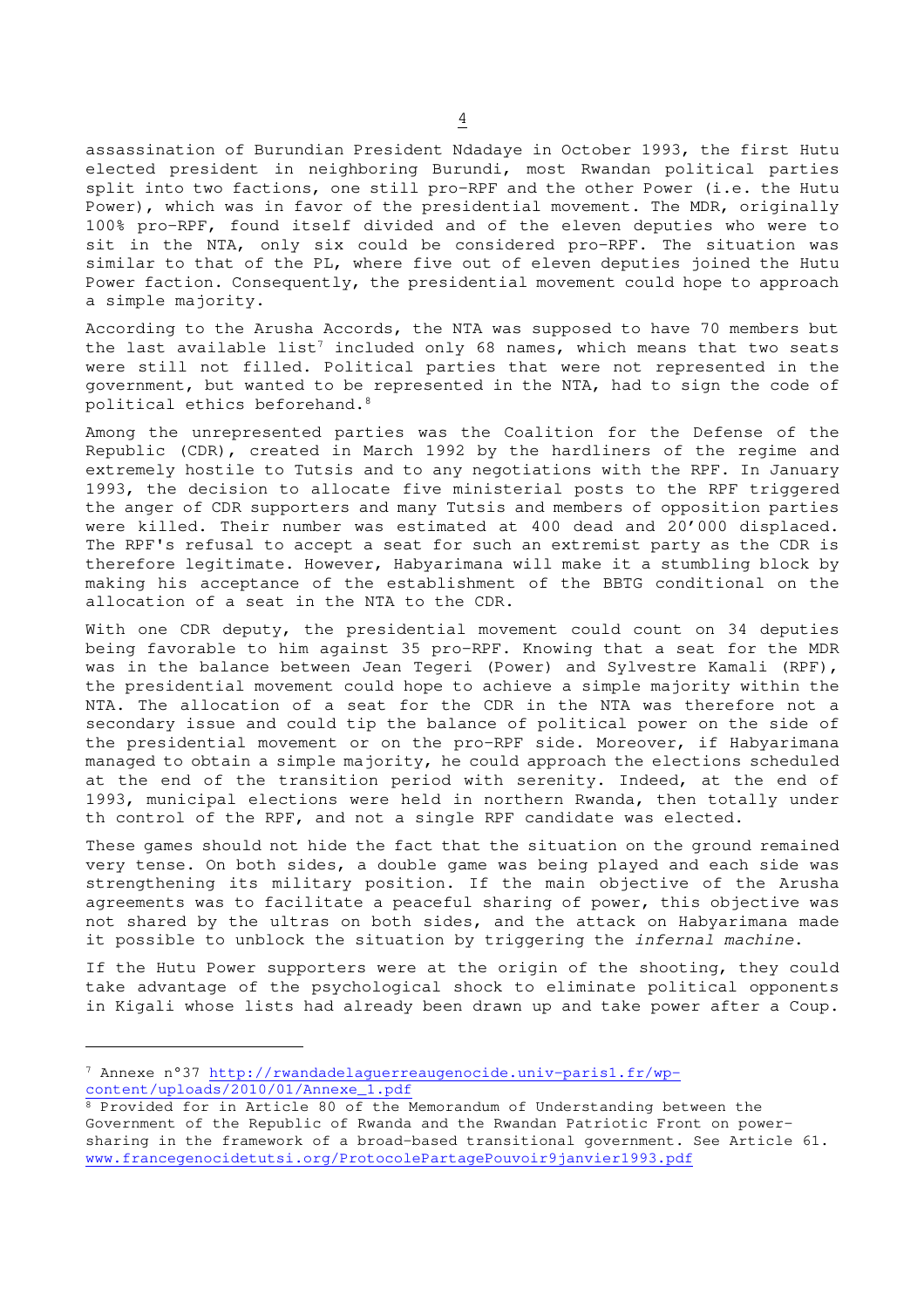If the RPF supporters were at the origin of the shooting, the predictable triggering of the infernal machine by the hardcore Hutu Power offered a legitimate reason to intervene to stop the massacres and, in the wake, take power.

On the opposite, if there had been no attack on Habyarimana, it would have been difficult for the Hutu Power to trigger the infernal machine without the psychological shock induced by the death of the president and for the RPF to intervene because Habyarimana was dragging his feet in the establishment of the BBTG. Only his brutal death made it possible to set the infernal machine in motion. Since no one could openly assume the assassination of the president, **it was necessary to lay the blame on his opponent**.

## **Bait for an ambush...**

On March  $9^{th}$  1994, the RPF entered into direct discussions with the CDR to find a solution to its participation in the NTA because the NTA had to be installed. UNAMIR was called upon to find a solution to their dispute and after five hours of discussions, the first Vice-President of the RPF and the acting Chairman of the CDR<sup>9</sup> made separate statements whose moderate tone heralded further meetings, far from the invectives that had marked the end of the MRND<sup>10</sup>-RPF discussions on 27 January. Clearly, the CDR agreed to adopt a more moderate political line, but the RPF has not yet formally accepted the presence of a CDR deputy in the NTA.

On March 19th, the final list of NTA members was presented on national radio by the Prime Minister Agathe Uwilingiyimana (MDR), but it still didn't include a CDR representative because the code of ethics related to the Arusha Accords recognizing the validity of the agreements and the agreement to abide by them has not yet been signed.

On March 22<sup>nd</sup>, Agathe Uwilingiyimana informed the population on the radio that the problem of the CDR had been resolved because it accepted the Arusha Accords and the code of ethics. She also stated that the RPF, under these conditions, agreed to the CDR's participation in the NTA. Information confirmed by Booh-Booh<sup>11</sup> in the SITREP<sup>12</sup> of March 23<sup>rd</sup> 1994 sent to Koffi Annan. However, the RPF still didn't agree that the CDR should be represented at the NTA and Booh-Booh organized a new meeting on March 24 at 5:00 p.m. at the Amahoro Hotel.<sup>13</sup>

On the 25th, a new ceremony of induction of the BBTG was planned but following a new disagreement in the composition of the lists, the RPF refrained from participating and the ceremony was cancelled. A new attempt was planned for the 28<sup>th</sup> but was unsuccessful, the two remaining points of disagreement being the identity of the Liberal Party minister and the possible association of the CDR with the peace process. On the same day, the Tanzanian Minister of

<sup>9</sup> They are Patrick Mazimpaka (RPF) and Théoneste Nahimana (CDR).

<sup>&</sup>lt;sup>10</sup> MRND: Mouvement républicain national pour la démocratie et le développement. The political party of president Habyarimana.

<sup>11</sup> Booh-Booh Jacques-Roger, Cameroonian diplomat, head of UNAMIR.

<sup>&</sup>lt;sup>12</sup> SITREP: Situation report. Daily report sent to New York.

<sup>13</sup> ICTR-99-52-T RTLM Transcript, March 25, 1994. Interview of Jean Bosco Barayagwiza by Georges Ruggiu, p.7.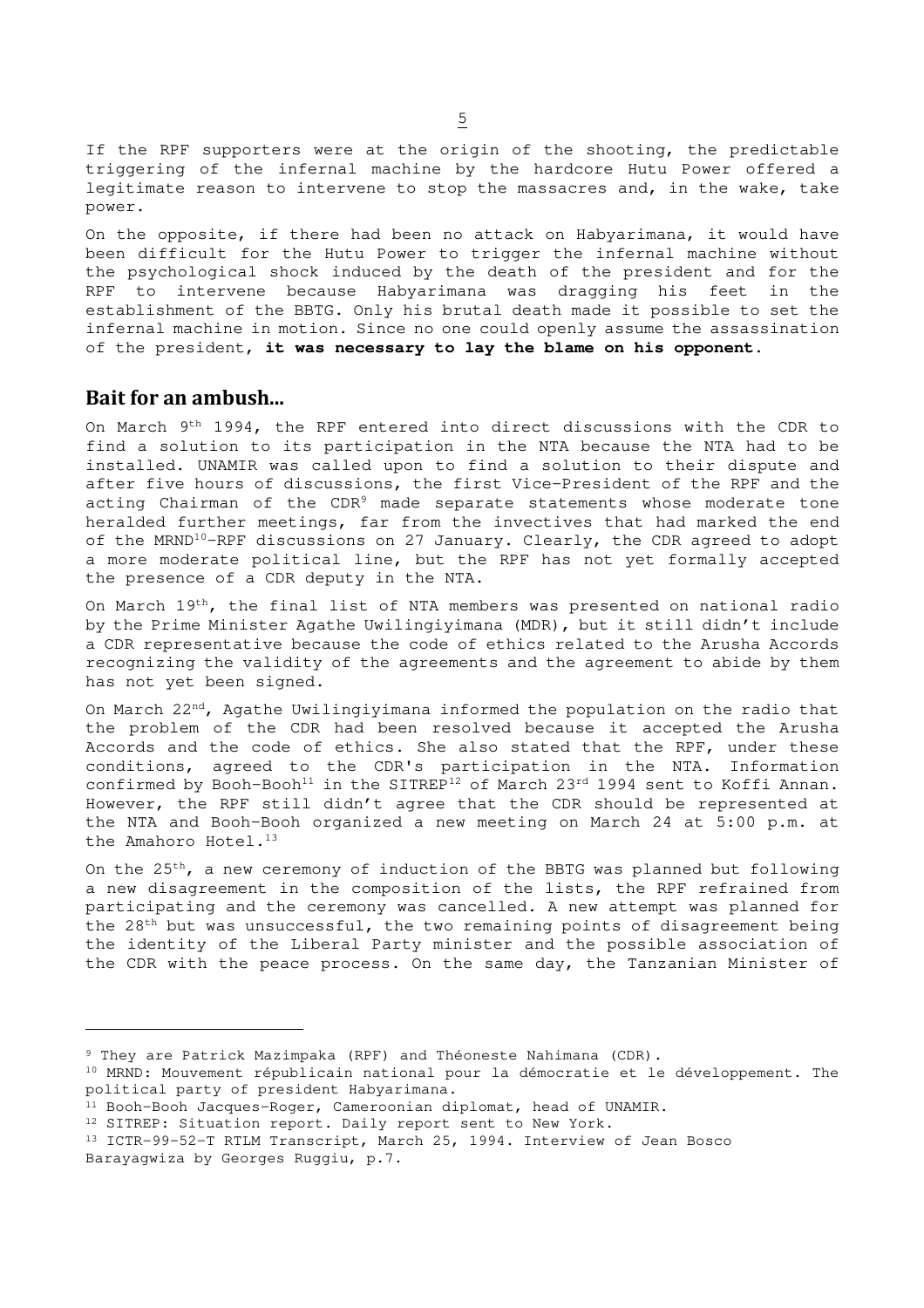Foreign Affairs, Joseph Rwegasira, convened a meeting of the ambassadors of the Great Lakes Region in Arusha.

It was then that the acting president of the CDR launched a very effective public relations campaign aimed at the political forces that had signed the Arusha peace agreement and the president of the Constitutional Court, the depositary of the agreement. All the persons contacted, with the exception of the RPF, spontaneously agreed to have their copy of the peace agreement signed by the CDR and, consequently, to give their assent to its inclusion in the peace process by granting a deputy post to the NTA.

It is on the basis of these latest developments that the international community held a meeting on March 28<sup>th</sup> at the residence of the French embassy, attended by the apostolic nuncio and dean of the diplomatic corps, the ambassadors of France, Belgium, Germany, the United States, Zaire, Burundi, Egypt and Uganda, as well as the UN special representative. They unanimously adopted a declaration in which they suggested that the CDR be given a post of MP and that in return, Habyarimana commit himself to stop multiplying obstacles to the implementation of the peace agreement.<sup>14</sup> The diplomatic corps underlined that it would exclude the CDR if it didn't respect the democratic rules.

Canadian General Dallaire was furious and accused Booh-Booh of having validated Habyarimana's maneuver.<sup>15</sup> According to Booh-Booh, "on March 29, the RPF leaders became appallingly angry, forgetting that it was they themselves who had initiated the dialogue with the  $CDR''$ .<sup>16</sup> At the same time, the regional summit planned in Arusha was moved to Dar-es-Salaam for April 6<sup>th</sup>. The move of the Rwandan President was thus known eight days before the attack.

On Saturday April  $2^{nd}$ , in Gisenyi, Booh-Booh<sup>17</sup> informed Habyarimana of Boutros-Ghali's hesitation to renew UNAMIR in case the political problems were not resolved. The pressure from the international community was very strong because the Security Council was due to meet on 5 April to decide on the renewal of UNAMIR. Booh-Booh and Habyarimana did not speak directly about the CDR because other dignitaries from the hard wing were present. But his comments on the integration of the CDR showed that Habyarimana was aware of the pressure and threats against him. The sentence "The Hutus would not forgive him" was explicit enough.

<sup>&</sup>lt;sup>14</sup> Melvern Linda, Conspiracy to Murder. The Rwandan Genocide, janvier 2006, 263 pages.

pp.121-122 : "On March 28, a statement issued by the diplomatic corps in Kigali urging the RPF to accept a CDR role in the transitional government was signed by the Secretary-General's special representative, Jacques-Roger Booh-Booh, the Tanzanian facilitator to the Arusha Accords, the ambassadors of Belgium, France, Germany, the US, Burundi, Uganda and Zaire, and the dean of the diplomatic corps, the Papal Nuncio, Giuseppe Bertello."

<sup>15</sup> Dallaire Roméo, Shake hands with the devil. The failure of humanity in Rwanda, Arrow books, 2004, 561 pages. p.212: "In one master stroke, Habyarimana had isolated the RPF as the sole party holding up the political process. The DPA in New York, the UN and the entire political and diplomatic community fell into his trap. We, the international community, caused the demise of Arusha the day all our diplomats, with the SRSG of the UN in the lead, accepted the president's gambit." <sup>16</sup> Booh-Booh Jacques-Roger, Dallaire's boss speaks. Révélations sur les dérives d'un général de l'ONU au Rwanda, éditions Duboiris, 2005, pp.106 and 114. 17 Jacques-Roger Booh-Booh, ibidem, p.108.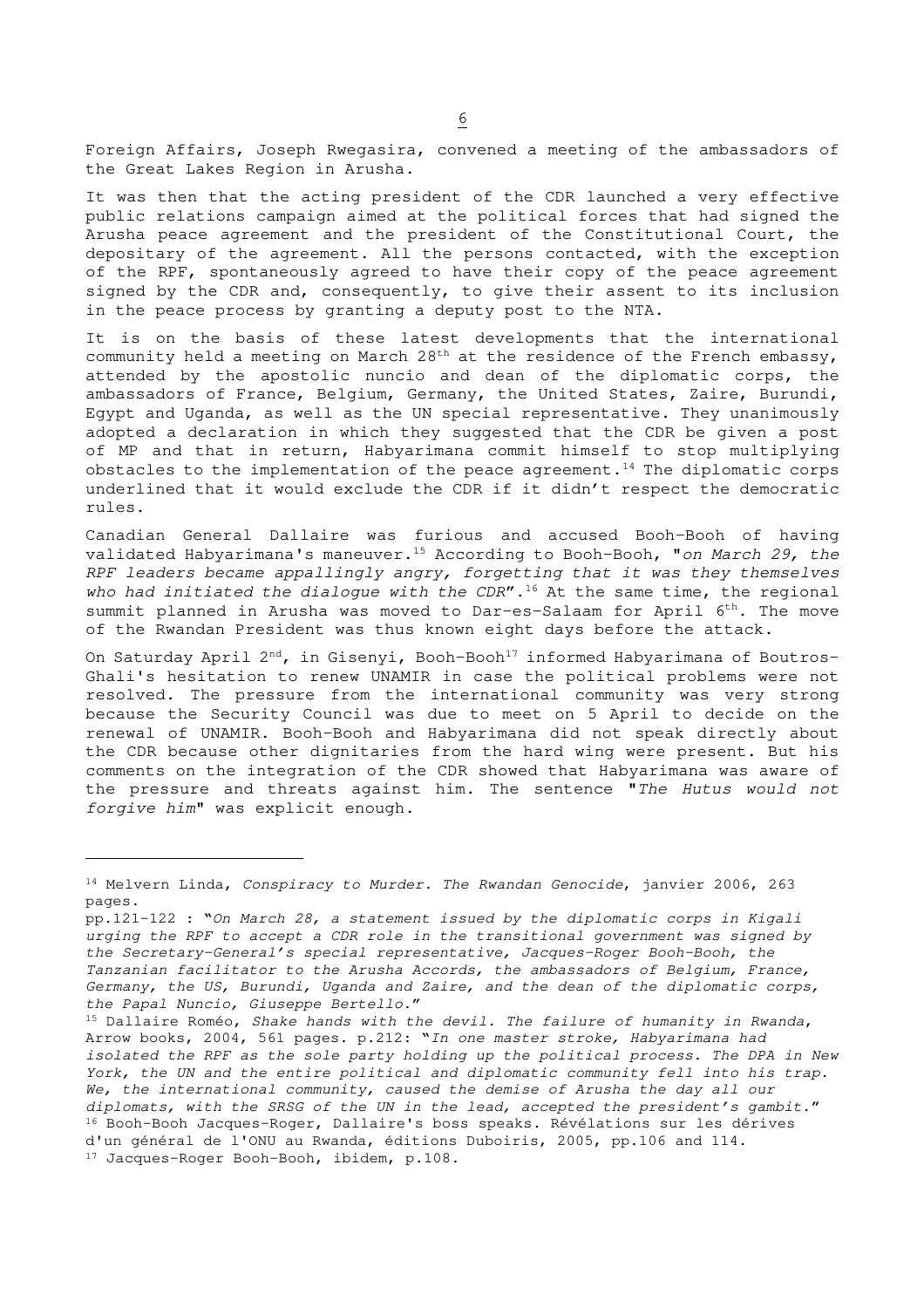On April  $4<sup>th</sup>$ , Habyarimana and the Burundian president were in Gbadolite in the DRC for a meeting with Mobutu. According to Honoré Ngbanda Nzamo, the security adviser of Mobutu, Habyarimana appeared very nervous, as if he was stuck between the hammer and the anvil. He resented the Belgians and Americans who were pushing him to give in on the CDR, knowing that if he gave in, he would lose the game with his extremist wing. He was cornered. According to Nzamo, he had decided to go to the Dar es Salaam conference because he had no choice. On 5 April, the UN Security Council renewed UNAMIR's mandate for six months.

## **Closing the trap in Dar-es-Salaam**

On Wednesday April  $6^{th}$ , the summit, which should have started at 10.30 a.m., did not begin until 2 p.m. due to the late arrival of Ugandan President Yoweri Museveni. The summit brought together President Ali Hassan Mwinyi of Tanzania, President Juvenal Habyarimana of Rwanda and President Cyprien Ntaryamira of Burundi, Vice-President George Saitoti of Kenya, President Yoweri Museveni of Uganda and Secretary-General Salim Ahmed Salim of the Organization of African Unity. Jacques-Roger Booh-Booh received an invitation on April  $6^{th}$  at 9 a.m. to attend the meeting, which he declined.

There is no public record of this meeting and the content of the discussions, according to testimonies, differ. According to Gérard Prunier, who reports Museveni's comments, the discussion, initially planned on Burundi, switched on Rwanda and turned into an indictment against Habyarimana because of his refusal to implement the Arusha agreement. The offensive was led by Museveni and Ali Mwinyi, but even Ntaryamira, Habyarimana's Hutu brother and as such a supposed sympathizer, ended up speaking out and reproaching the Rwandan president for endangering the security of Burundi by his strategy of tension. Habyarimana faced an outcry of criticism mixed with implicit threats, should he not submit. President Museveni escorted a rather shaken Habyarimana to the airport and solemnly asked him to honor his signature.<sup>18</sup>

According to the testimony of Déo Ngendahayo, a member of the Burundian delegation present at the summit, President Habyarimana declared at the begining of the conference that he was giving up his request that the CDR should have a MP seat in the NTA and that he would implement the Arusha Peace Accords as soon as he returned. From then on, there was no longer any obstacle to the establishment of the BBTG and the situation in Rwanda was only briefly mentioned. The summit then immediately turned its attention to the security situation in Burundi. The Burundian President explained to his peers the resistance he was facing in his attempts to initiate the reform of the Burundian army, without which the security situation could not improve.<sup>19</sup>

<sup>18</sup> Prunier Gérard, Rwanda: the genocide, Dagorno, 1997. Translation of The Rwandan Crisis, History of a Genocide, Hurst and Co, London, 1995, p. 255. Prunier got this information from President Museveni, whom he interviewed on 6 July 1994. 19 Morel Jacques, La France au cœur du génocide des Tutsi, Izuba éditions, March 2015, 1567 pages. p. 308: "Deo Ndendahayo is a former deputy administrator of Burundi's State Security, in charge of the Central Intelligence Bureau (B.C.R.). He accompanied the Burundian president to Gbadolite on April 4. »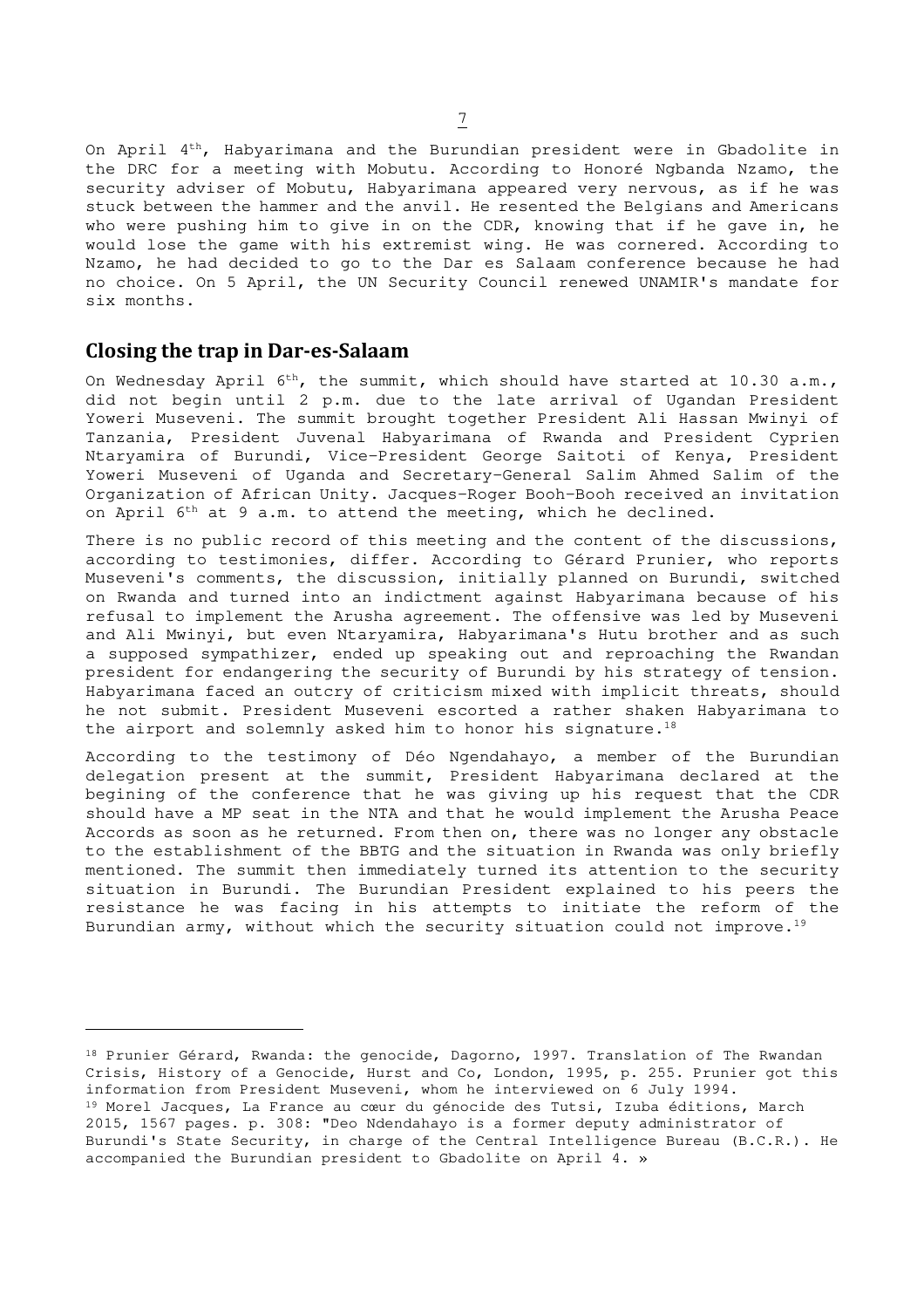Several sources confirmed this version. Notably Braeckman, Vedrine as well as Jean-Christophe Belliard, First Secretary at the French Embassy in Tanzania.<sup>20</sup>

If Habyarimana's decision to set up the new institutions was known to some in Kigali before his departure from Dar-es-Salaam, his decision to give up on the CDR was not. Consequently, the question arises as to whether this news had reached Kigali before Habyarimana's return. According to Jean-Marc de la Sablière, Director of African and Malagasy Affairs at the Quai d'Orsay: "The assassination of President Habyarimana occurred in the evening of 6 April 1994, at a time when we had the feeling that the Rwandans were finally reaching an agreement. This is the message that the President had given us before taking the plane, returning from a meeting in Dar-es-Salaam".<sup>21</sup> And according to the Belgian ambassador in Kigali, Johan Swinnen: "we know that this decision taken in Dar-es-Salaam was communicated by the President in  $Kigali''$ .<sup>22</sup> This telephone communication could have been intercepted by someone who would have triggered the whole operation.

By initiating direct dialogue with the CDR, the RPF opened the door to official recognition of the CDR, which resulted in the written and unanimous support of the international community. But Habyarimana, by focusing on the acceptance of the CDR within the NTA placed himself in an impossible situation because the RPF, at the time of the Dar-es-Salaam conference, had still not given its agreement. Indeed, summoned to install the BBTG, Habyarimana had to renounce de facto the admission of the CDR to the NTA, which would then make plausible the hypothesis that the Hutu Power was behind the attack.

## **Facts reality check**

## **Facts that may incriminate Hutu Power supporters**

## **Constitution of lists of moderate Tutsi and Hutu to be executed in Kigali**

Several documents report these lists. "In March 1993, following a traffic accident, a document was discovered in the vehicle of Colonel Déogratias Nsabimana, Chief of Staff. It was a list of 331 persons, supposedly agents or accomplices of the RPF on national territory or abroad".<sup>23</sup> In Kigali, on 20 February 1994, the Chief of Staff, meanwhile promoted to General, Deogratias Nsabimana, showed his cousin, Jean Birara, former governor of the National Bank of Rwanda, a list of 1'500 people to be shot. "From the morning

<sup>21</sup> http://www.assemblee-nationale.fr/dossiers/rwanda.asp

<sup>20</sup> Braeckman Colette, Rwanda, Histoire d'un génocide, Fayard, November 1994, p.173. Paul Quilès, "Enquête sur la tragédie rwandaise 1990-1994", National Assembly, report No. 1271, 15 December 1998. "Mission d'information de la commission de la Défense nationale et of the Armed Forces and the Foreign Affairs Commission on the military operations conducted by France, other countries and the UN in Rwanda between 1990 and 1994", p.200.

Jean-Marc de la Sablière, Dans les coulisses du Monde. From Rwanda to the war in Iraq, a great negotiator reveals the underside of the cards, Robert Laffont, 2013, p.104.

<sup>&</sup>lt;sup>22</sup> Hearing of the Parliamentary Commission of Inquiry of the Belgian Senate CRA 1-12, 12 March 1997, p. 136.

<sup>23</sup> Jacques Morel, ibidem, p.213.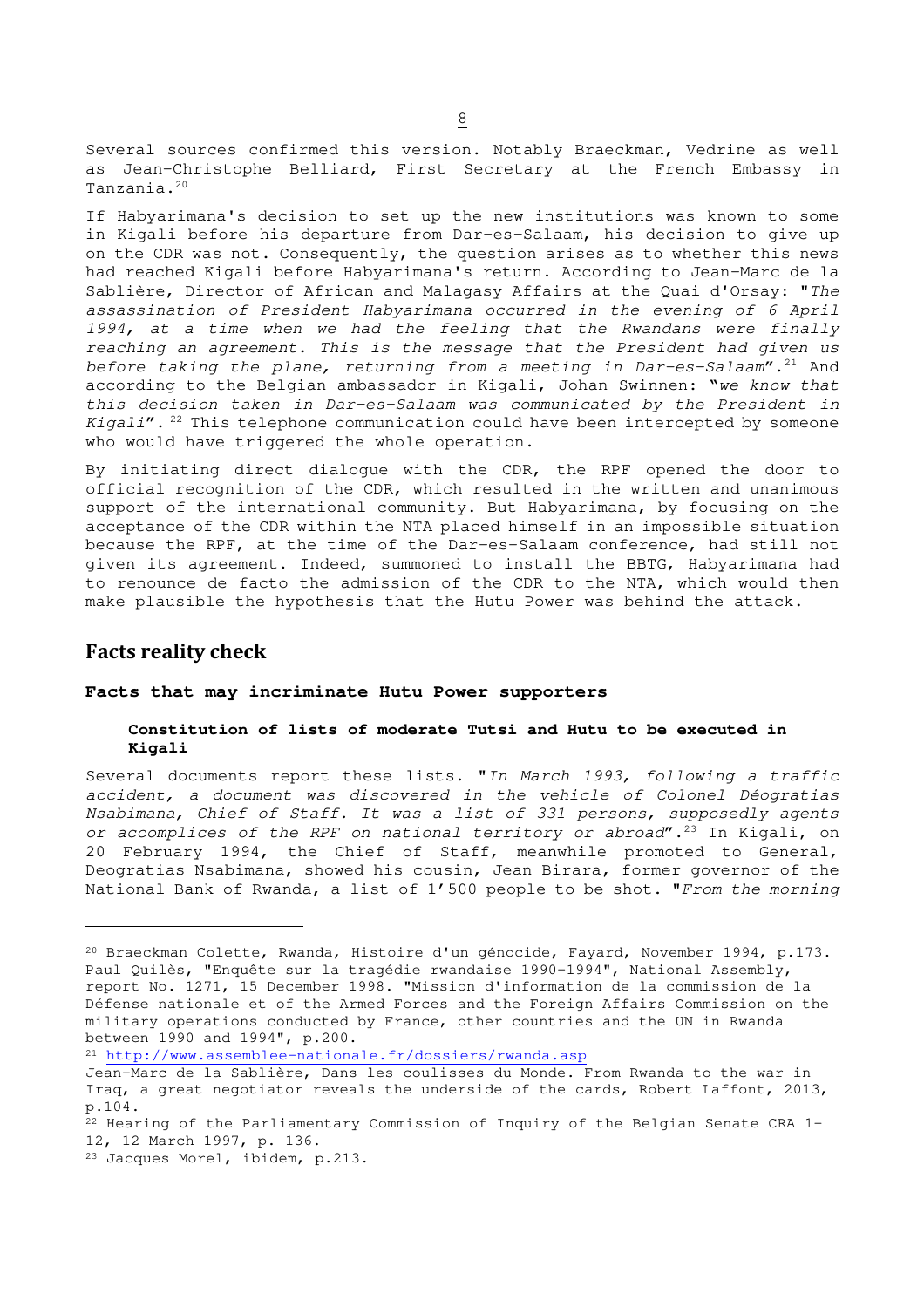of 7 April, the targeted executions were methodically carried out by elements of the Presidential Guard, the RECCE battalion<sup>24</sup> and some elements of the gendarmerie".<sup>25</sup>

The prior existence of these lists supports the hypothesis that the psychological shock provoked by the assassination of the President will facilitate the act of the regime's hardliners and militiamen.

## **A civil defence plan is developed involving the distribution of weapons to the militia...**

French Colonel Gilbert Canova, adviser to the Chief of Staff of the Rwandan army, in a report dated April 3ord 1991, conceived the organization of a civil defense plan which provided for local authorities, at a very decentralized level, to be responsible for organizing the population in popular selfdefense structures formed by the RAF (Rwandan Armed Force).<sup>26</sup> The enemy is the RPF and its infiltrators. The territorial coverage implied by such a civil defense plan contributed significantly to the effectiveness of the genocide by trapping the Tutsi populations on the spot.

## **RTLM radio broadcast of 3 April, announcing a small thing**

On April 3<sup>rd</sup>, RTLM<sup>27</sup> announced that "on the 3<sup>rd</sup>, the 4<sup>th</sup>, and the 5<sup>th</sup>, it is expected that a small thing will happen here in Kigali, and even they [the Tutsis] will go on and rest on the  $6^{th}$ , and on the  $7^{th}$  and the  $8^{th}$ , they will do a small thing, using these bullets and grenades…" <sup>28</sup> A curious message which, in the hollow, reveals the date of the attack. Either RTLM anticipated an RPF action, which means that on the date of the 3<sup>rd</sup>, it is almost certain that something will happen on the 6<sup>th</sup>, or RTLM relays a coded message in order to prepare the actors of the infernal machine to get ready to take action.

It is undeniable that the supporters of the Hutu Power had prepared themselves both logistically and in terms of arms supplies, including the import of USD 525'000 worth of machetes from Kenya by Félicien Kabuga, a wealthy businessman, close to Habyarimana and a shareholder of RTLM.<sup>29</sup> But these facts are not directly attributable to the attack on the Falcon.

## **Facts that could incriminate the RPF supporters**

#### **Closure of the western access to the Kigali airstrip**

On January 8, 1994, during the party at the Meridien Hotel to celebrate the installation of the Belgian battalion of UNAMIR, the Belgian commander Wim Schellings, pilot of the C-130 based in Kigali, took off on his own initiative and performed a few passes at very, very low altitude over the Meridien Hotel and ... the CND<sup>30</sup>. On the third pass, the RPF opened fire on the C-130.

<sup>24</sup> RECCE: reconnaissance battalion. Elite RAF Troop.

<sup>25</sup> Jacques Morel, ibidem, p.214.

<sup>26</sup> Jacques Morel, ibidem, p.205.

<sup>&</sup>lt;sup>27</sup> RTLM: Radiotélévision des Mille Collines, an extremist radio station openly calling for the extermination of Tutsis.

<sup>28</sup> Jacques Morel, ibidem, p.267.

<sup>29</sup> Jacques Morel, ibidem, p.683.

<sup>30</sup> CND: Conseil national de développement (ie the parliament). Building were a 600 soldiers RPF force was located according to the Arusha accords.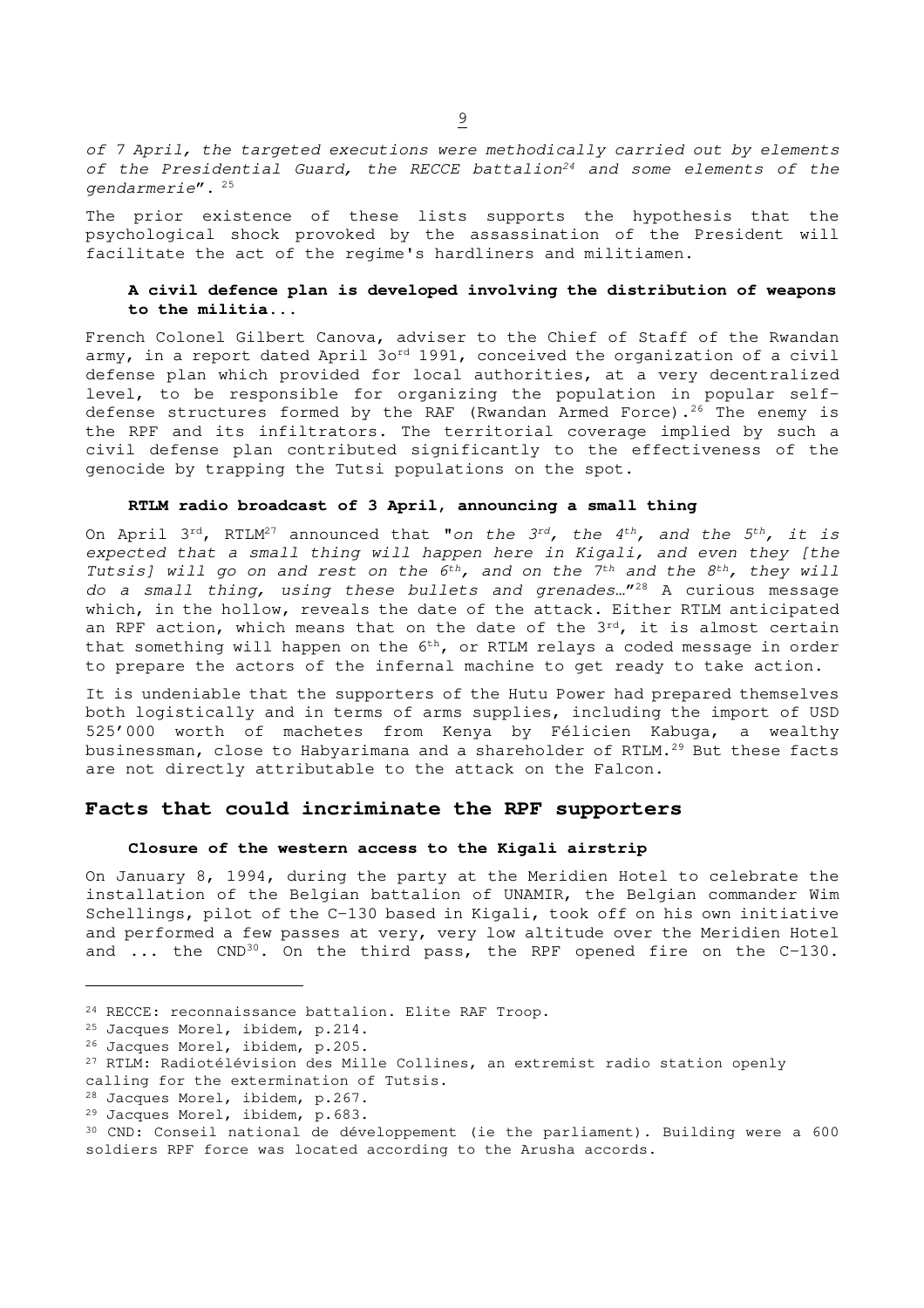Dallaire concluded that the approach to the airport from the west $31$  should be condemned, forcing all aircraft to land only from the east.<sup>32</sup> This fact may seem trivial, but from two approaches (west or east), there is only one (east) left. The reopening of the western access was never considered by Dallaire.

## **US Rangers pre-positioned in Bujumbura**

From mid-March, a detachment of US Rangers, elite soldiers from the US army, were reported to have arrived in Bujumbura in neighboring Burundi. This arrival came unexpectedly, without the usual diplomatic preconditions.<sup>33</sup> This fact is also pointed out by Colonel Marchal, who received it from the US ambassador in Kigali, David Rawson himself,  $34$  by the French gendarmerie colonel Robardey, then technical adviser to the judicial police of Rwanda,  $35$ and by the journalist Ngueze, openly anti-Tutsi, in a book that has not been translated into French.<sup>36</sup> Ngueze was sentenced to 35 years imprisonment by the ICTR and is serving his sentence in Mali.<sup>37</sup>

The presence of these US Rangers in Burundi before the attack is curious. Moreover, Ambassador Rawson mentions US Rangers, even though it was the Marines on board the USS Peleliu (LHA-5) of the 11<sup>th</sup> Marine Expeditionary Unit (MEU) that evacuated American nationals from Kigali to Bujumbura by land during Operation Distant Runner.<sup>38</sup> There were therefore two American units: the US Rangers before the attack and the Marines for the evacuation of nationals after the attack. However, the evacuation of civilians is not exactly the specialty of the US Rangers because they do not have the necessary logistics, unlike the Marines of the 11<sup>th</sup> MEU, which have helicopters and transport planes.

The specialty of the US Rangers is clandestine actions. In Vietnam, for example, they were the backbone of the LRRP (Long-Range Reconnaissance Patrol).<sup>39</sup> These are patrols lasting several days, even weeks, behind enemy lines. From then on, a more operational role could be considered, such as an infiltrated commando behind the lines with the mission of shooting down the aircraft. By road, from the border with Burundi, it is roughly fifty kilometers to Kigali. Most of the RAF units are located north and north-east of Kigali, so access from the south should be relatively easy. Although there are no facts to corroborate this hypothesis - other than the presence of the US Rangers in Bujumbura as part of a deception maneuver - some actions are taken to remain undetectable. It is not because they are not detected that it is not plausible to consider them. The presence of these 250 US Rangers from mid-March also contributes to the increased political pressure on Habyarimana.

<sup>33</sup> Lugan Bernard, L'Afrique réelle, n°31, July 2012, p.20 Testimony of Déo Ngendahayo, former head of the Burundian intelligence services.

<sup>31</sup> Colonel Luc Marchal, ibidem, p.140.

<sup>32</sup> There is only one airport runway in Kigali oriented West-East.

<sup>34</sup> Colonel Luc Marchal, ibidem, p.247.

<sup>35</sup> Lugan Bernard, L'Afrique réelle, n°31, juillet 2012, page 20.

<sup>36</sup> http://www.france-rwanda.info/2016/05/rwanda-ukuri-kwahishuwe-igitabo-gishyacya-hassan-ngeze.html p.166.

<sup>37</sup> https://trialinternational.org/latest-post/hassan-ngeze

<sup>38</sup> www.mca-marines.org/leatherneck/1994/06/africa-11th-meu-marines-evacuateamericans-rwanda

<sup>39</sup> https://en.wikipedia.org/wiki/Long-range\_reconnaissance\_patrol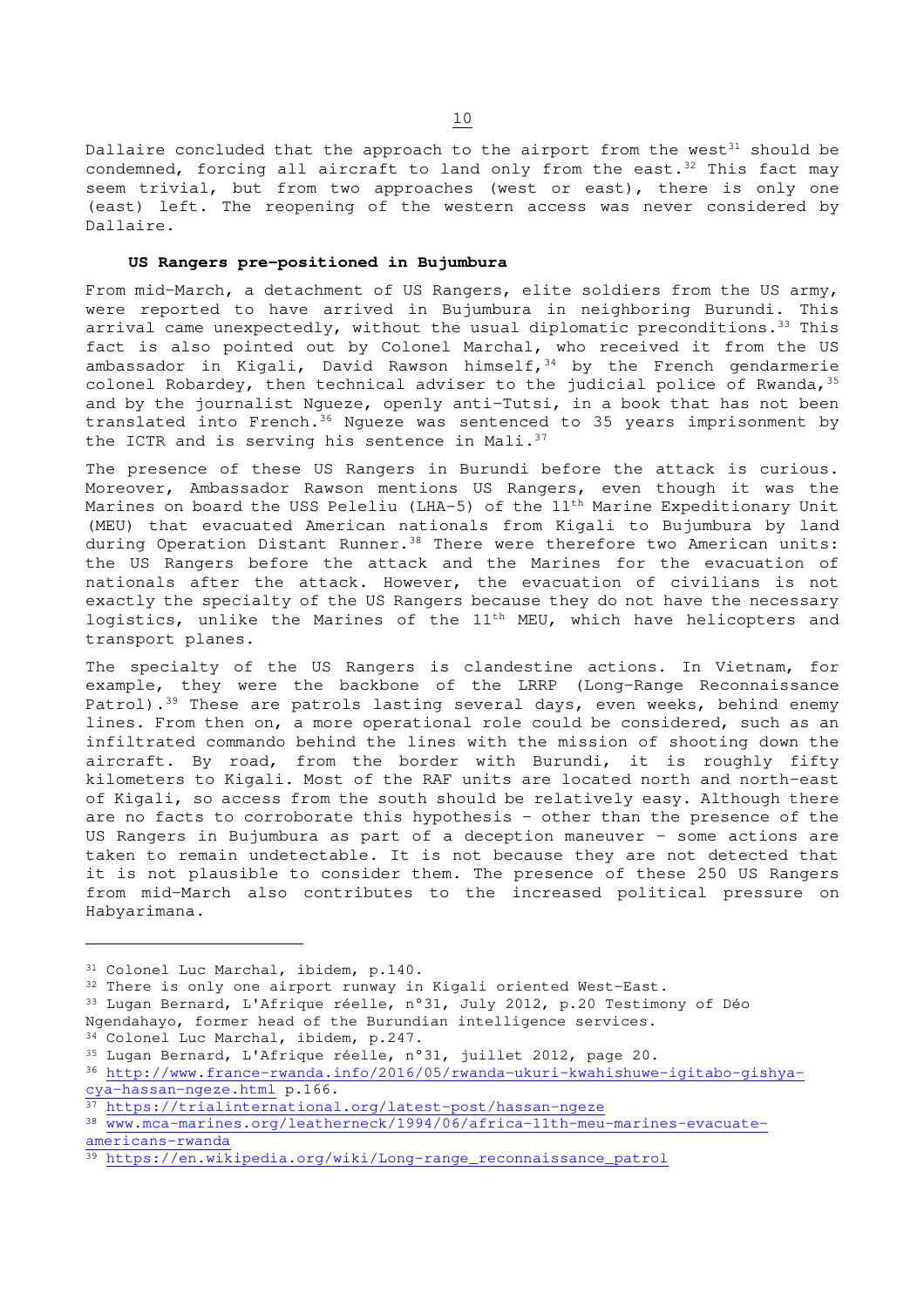#### **The marines of the 11th MEU remain at sea**

On March 13, 1994, US General Shalikashvili asked the Marines of the 11th Marine Expeditionary Unit aboard the USS Peleliu to prepare for another six weeks at sea.<sup>40</sup> These Marines had participated in the evacuation of the last American nationals in Somalia shortly before. They were the ones who will evacuate American citizens via Bujumbura as part of Operation Distant Runner. This may therefore be a measure in anticipation of the deterioration of the crisis.

#### **Kibat 2 is operationally weakened**

The first soldiers of Kibat  $2^{41}$  arrived on 9 March 1994 to take over from Kibat 1. Belgian Colonel Luc Marchal, UNAMIR's Kigali sector commander, identified several elements that, when taken together, contributed to the weakening of Kibat 2's operational capability:

- Kibat 2 has no support to attach its machine guns to the jeeps. Kibat 1 left with its own and Kibat 2 left its supports in Belgium.
- The first battalion did not replace any of the ammunition fired, which reduced the amount to about 30% of what it should have been.<sup>42</sup>
- Why do the men have a much more restrictive and constraining view of the rules of engagement than those I gave at my briefing on 29 March 1994?
- Why, while the red alert was being applied for the whole of UNAMIR, did Colonel Jo Dewez, in accordance with the operational procedures, didn't set up his delta team, which should have enabled him to have an intervention reserve of forty to fifty men at his disposal?<sup>43</sup>

The Belgian battalion was considered to be the backbone of UNAMIR in Rwanda. The other elements, notably the Bangladeshis, were considered totally unfit from a military point of view. Put together (faulty armament, lack of ammunition, failure to set up the delta team), these facts contributed to weaken Kibat 2.

### **The RAF, positioned north of Kigali, are not in a position to face an RPF offensive.**

"I am deeply concerned about General Nsambinana and I can understand that the situation of the RAF is a cause for concern. What I saw on the tactical positions, which are supposed to block the infiltration axes towards the capital, is a distressing spectacle from a military point of view. My conclusion is simple: these units are unfit to carry out their mission. I fear that the RPF will start a war in the coming days. Unfortunately, the information at my disposal leaves no room for doubt. For several weeks now, it has been stockpiling ammunition and equipment along the border in Uganda,

<sup>40</sup> http://www.apnewsarchive.com/1994/Shalikashvili-Bids-Troops-Farewell-Asks-Navyto-Remain/id-9865cd2660cf95810578e49c06900522

<sup>&</sup>lt;sup>41</sup> Kibat : Kigali Battalion, name given to the Belgian unit overseeing the city of Kigali.

<sup>42</sup> Colonel Luc Marchal, ibidem, p.162

<sup>43</sup> Colonel Luc Marchal, ibidem, p.277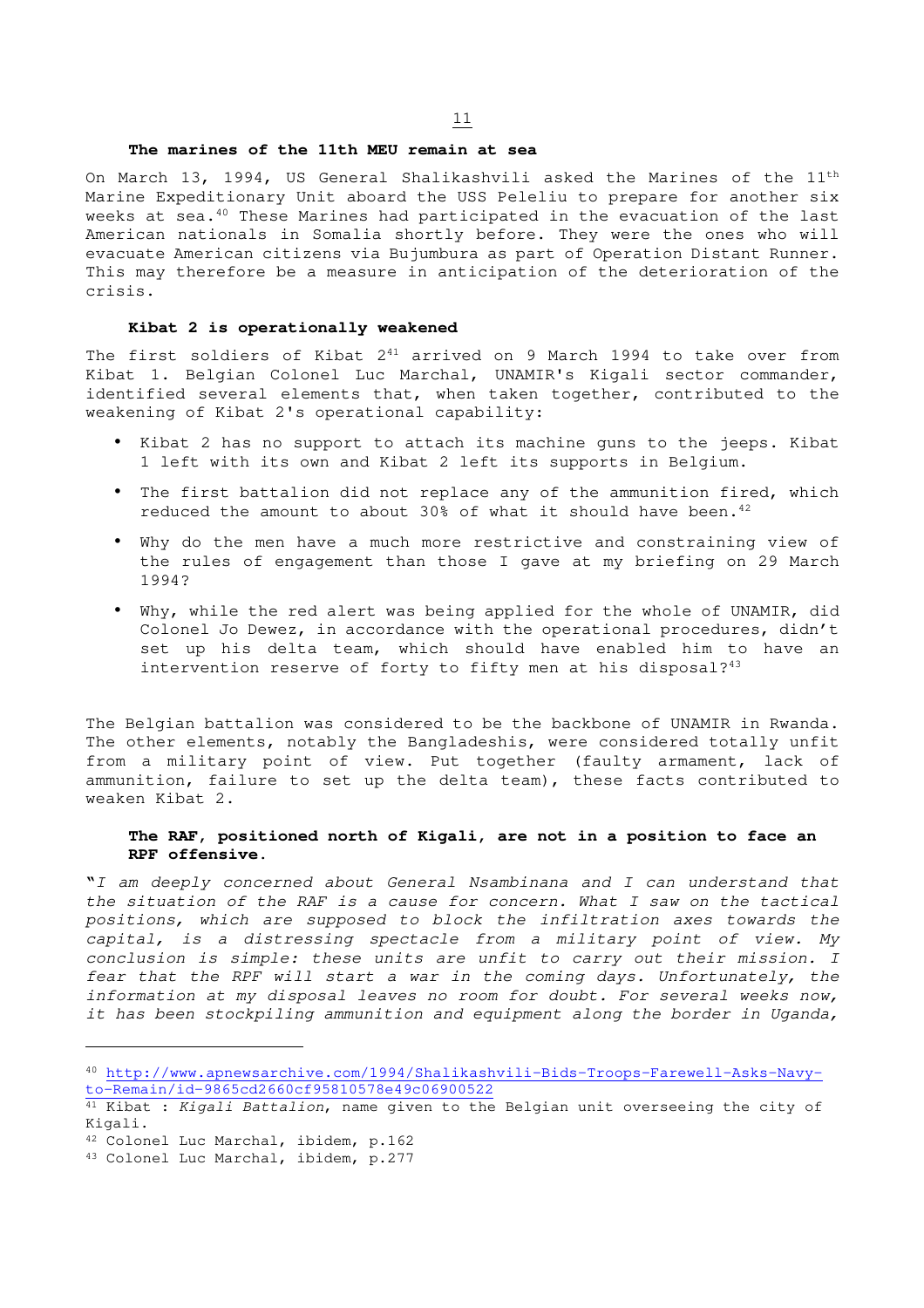in fact everything needed to support military operations. The RPF is a revolutionary movement, and it is as such that it reasons and defines its  $obiectives$ ". $44$ 

One should not rule out the possibility that these military preparations by the RPF, are part of a Reflexive Control<sup>45</sup> operation aimed at destabilizing the RAF and pushing them to commit the irrecoverable as an attack on their president. But if the RAF offers a distressing spectacle, then it must be understood that they are not in a position to oppose an offensive. So to provoke it would be suicidal.

## **Preparations for the evacuation of American citizens began before the attack...**

Charles Vukovic, a US military attaché stationed in Cameroon, arrived in Kigali on April 5 to prepare the evacuation of US nationals. Linda Melvern mentions an arrival on the 5<sup>th</sup>, <sup>46</sup> Strizek and Lugan mention April 6<sup>th</sup>.<sup>47</sup>

This could be a preventive measure knowing that if Habyarimana persisted in demanding a seat for the CDR in the NTA, the RPF had a legitimate reason to resume the offensive, although it is difficult to imagine just two days after the Security Council extended the mandate of UNAMIR for three months and the ambassadors in Kigali have somehow softened the CDR's involvement in the NTA.

One can hardly rule out the hypothesis of a coincidence, especially since this fact is reported by Linda Melvern, who cannot be suspected of sympathy for the Hutu Power.

This arrival is disturbing because, if it anticipates an action by Hutu Power, Ambassador Rawson should have warned Habyarimana. It may also be a particularly cynical message to the Hutu Power to get him to set off the infernal machine: "You see, we knew the Falcon was going to be shot".

## **The mysterious journey in the Akagera Park**

On the morning of April 6<sup>th</sup>, a mission went to the Akagera Park (north-east) to examine demolished tourism infrastructure on behalf of the UNDP.<sup>48</sup> It was composed of RPF and RAF delegates and was escorted by two Belgian Blue Helmets jeeps commanded by Lieutenant Lotin.<sup>49</sup> Belgian soldier Didier Lefebvre, heard on January 15<sup>th</sup> 1999 by a Belgian judicial police officer, recounts: "on April 6th 1994, we were entrusted with a mission. I went with Lieutenant Lotin and my colleagues to the CND in Kigali. I was in Lieutenant Lotin's jeep and we had to escort another jeep in which there were 5 Rwandans on board. These people were dressed in civilian clothes". On the surface, it appears to be a

<sup>44</sup> Colonel Luc Marchal, ibidem, p.210.

<sup>45</sup> Reflexive Control: method developed by the Soviet cybernetician Vladimir Lefebvre, author of Algebra of conscience. The purpose of Reflexive Control is similar to that of deception: to lead a target to take a decision that is contrary to its interests.

<sup>46</sup> Linda Melvern, ibidem, p.128 « As the security Council meeting was taking place that day a US defense attaché based in the Cameroon, turned up in Kigali with a noncombatant evacuation order, or NEO, to ensure that all 257 US citizens were safely rescued from Rwanda ».

<sup>47</sup> Bernard Lugan, ibidem, p.20.

<sup>48</sup> Brewaeys Philippe, Rwanda 1994. Noirs et Blancs menteurs, Editions racine RTBF, 2013, page 72.

<sup>49</sup> Jacques Morel, ibidem, p.303.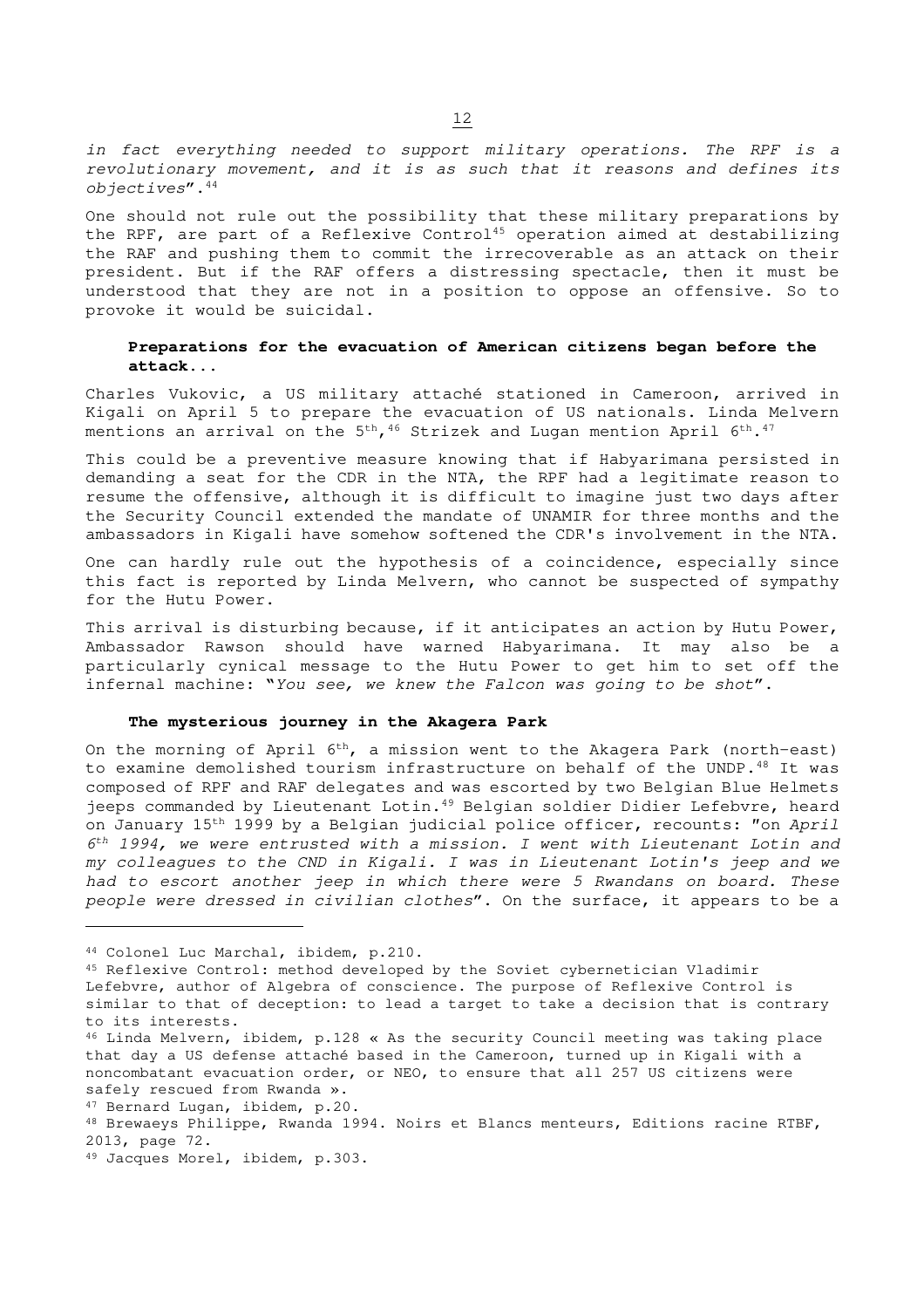simple routine mission. However, neither Colonel Marchal, who ordered the escorts, nor Major Norbert de Loecker, who assigned them, remember ordering a mission in the Akagera that day.<sup>50</sup>

This mysterious journey was suspected of having allowed the introduction of the two missiles, but this seems difficult because there were two government representatives aboard the jeep who, in this hypothesis, should have been accomplices. We should add that since the jeeps were not covered, it was difficult to hide two missile cases in them.

If the purpose of this mission was not to bring back missiles, what is certain is that once the plane was shot down, the anger of the RAF naturally turned on the Belgians to the point that ten of them would be assassinated, including Lieutenant Lotin and his men. Belgian Colonel Balis says nothing else: "The death of the Belgian soldiers is a coldly premeditated assassination. We knew that the Belgians were in danger. That the Hutu extremists were speculating that if some soldiers died, Brussels would recall the contingent. And that is exactly what happened".<sup>51</sup> It took the deaths of 10 paratroopers for Belgium to decide to withdraw its contingent.

## **A Belgian C-130 on approach to Kigali leads the Presidential Falcon to take a normal approach.**

The Falcon pilots were officers of the French air force. Aware of the risks associated with an attack with a ground-to-air missile, they had begun to adopt unusual approaches designed to lure a possible shooter:<sup>52</sup> "Approach with all lights off, runway lighting off, landing lights on and the required lighting on short final a few seconds before touchdown. This is not in accordance with the rules of the air, which the crew was avoiding in this case for safety reasons". 53

However, on 6 April 1994, when the Falcon was on approach to Kigali airport, a Belgian C-130 that had taken off from the Belgian air base at Melsbroeck at 4.47 a.m. arrived in Cairo for a stopover at 10.55 a.m. It took off again from Cairo at 12:07 a.m. and arrived normally in Kigali around 8:00 p.m. local time. The crew was composed of Belgian military personnel including the captain (Wildeman), co-pilot (Fink) and flight engineer (Vercruysse). President Habyarimana's plane was expected to arrive at Kigali airport at about 20:15. The C-130 arriving at almost the same time did not receive landing clearance. It should be recalled that the attack took place at about 20:20. The aircraft, which reportedly announced itself at the last minute, without having sent any flight plan to Kigali, therefore flew over Rwandan territory without landing from 20:00 to 20:45. The aircraft was not allowed to land.<sup>54</sup>

According to magistrates Nathalie Poux and Marc Trevidic: "The pilots [of the Falcon] did not choose one of the types of approach envisaged to deal

<sup>50</sup> Jacques Morel, ibidem, p.303.

<sup>51</sup> http://francegenocidetutsi.org/2007-04-

- 05LeSoirLedernierjourdenosparasauRwandaEmmanuelRuziganaSeRetracteCBraeckman.pdf <sup>52</sup> Cour d'appel de Paris, tribunal de grande instance de Paris. Rapport
- d'expertise, « Destruction en vol du Falcon 50 Kigali (Rwanda) », Magistrats Nathalie Poux, Marc Trevidic, 21 avril 2010, p.180.

<sup>53</sup> Cour d'appel de Paris, ibidem, p.166.

<sup>54</sup> Onana Charles, La France dans la terreur rwandaise, éditions Duboiris, 2014, p.212.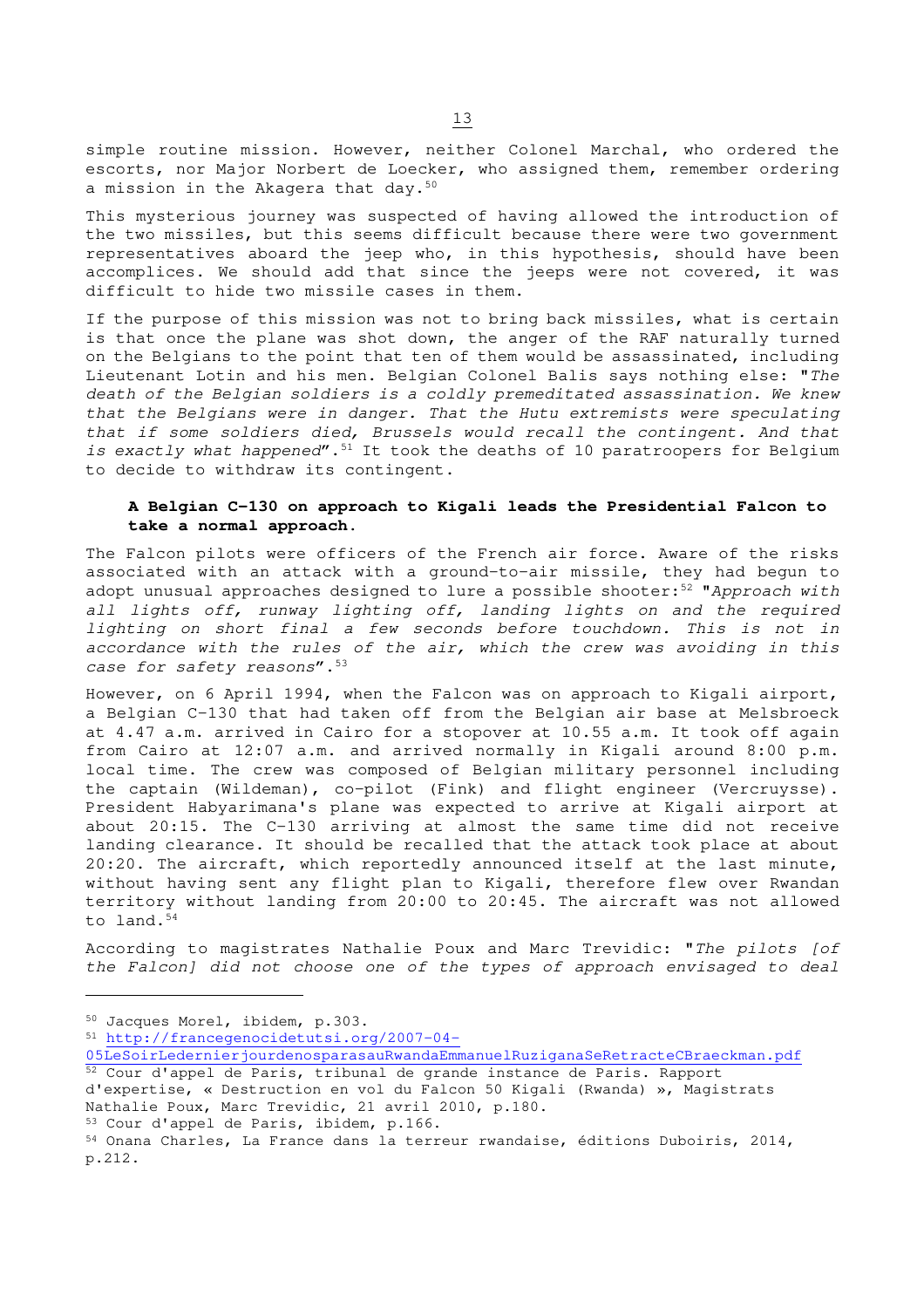with a possible threat, but made a direct and normal approach. The presence of a United Nations C-130 in the area of the Kigali airport may also have prompted them to carry out this direct approach to avoid any risk of collision, as Kigali air traffic control does not have the capacity to ensure separation between aircraft due to the lack of radar".<sup>55</sup> Equipped with a single ILS,  $56$  the control tower can only line up aircrafts one after the other to avoid any collision.

There are 3,554 kilometers between Cairo and Kigali. The average speed of the C-130, based on the first flight segment, is 523 km/h. Therefore, leaving Cairo at 12:07, with the same average speed, the C-130 should have arrived in Kigali at 18:55. However, it arrived at 20:15, which means that its average speed was 437 km/h, i.e. 16.4% slower.<sup>57</sup> This could be a coincidence, but the difference in cruising speed between Melsbroeck and Cairo (average 523 km/h) and between Cairo and Kigali (average 437 km/h) is significant. What is certain is that the presence of the C-130 prompted the Falcon pilots to adopt a normal approach.

## **Shortly after the attack, the RAF headquarter was disarmed and decapitated.**

On April 6th, at approximately 22:00, a meeting was held at the RAF headquarter. It was attended by officers from the RAF, Dallaire and Marchal and later in the evening a visit was also made to Booh-Booh's home. Marchal recalls: "When, on April 6<sup>th</sup> 1994, shortly after the presidential plane was shot down, I found myself at the RAF headquarters where a crisis committee was meeting, at no time did I have the feeling that we were in a coup scenario. Despite the years, my memory of those moments, when we were wondering which way the situation would tip, is still very vivid in my mind. I know that I found myself in front of men who were distraught by what had just happened. A way of behaving, an intonation of voice, a doubt expressed, an expression on the face, a question that makes one perceive anxiety in the face of the unknown are signs that do not deceive. I included, without much hesitation, Colonel Bagosora in this assessment, at least during the first two or three hours after the death of the Head of State. It is my firm conviction that, had the organizers of the attack been around the table, this meeting would have unfolded in a completely different manner. Moreover, I doubt that, in that eventuality, UNAMIR would have been invited to participate".<sup>58</sup>

Moreover, on the evening of the attack, besides President Habyarimana and Chief of Staff Nsambinana who disappeared in the crash, "the Minister of Defence and the G2 officer - the one who centralizes all military intelligence - are in Cameroon and the G3 officer - operations - is in Egypt".<sup>59</sup>

It is difficult to see a part of Hutu Power taking the risk of an armed confrontation with the RPF with which the military balance of power has always

<sup>55</sup> Cour d'appel de Paris, ibidem, p.180.

<sup>56</sup> https://en.wikipedia.org/wiki/Instrument\_landing\_system

<sup>57</sup> See appendix, C-130 cruise speed calculation.

<sup>58</sup> Jacques Marchal, p. 303.

<sup>59</sup> Péan Pierre, Noires fureurs, blancs menteurs, Rwanda 1990 – 1994, Editions Pluriel, mars 2014, p. 240.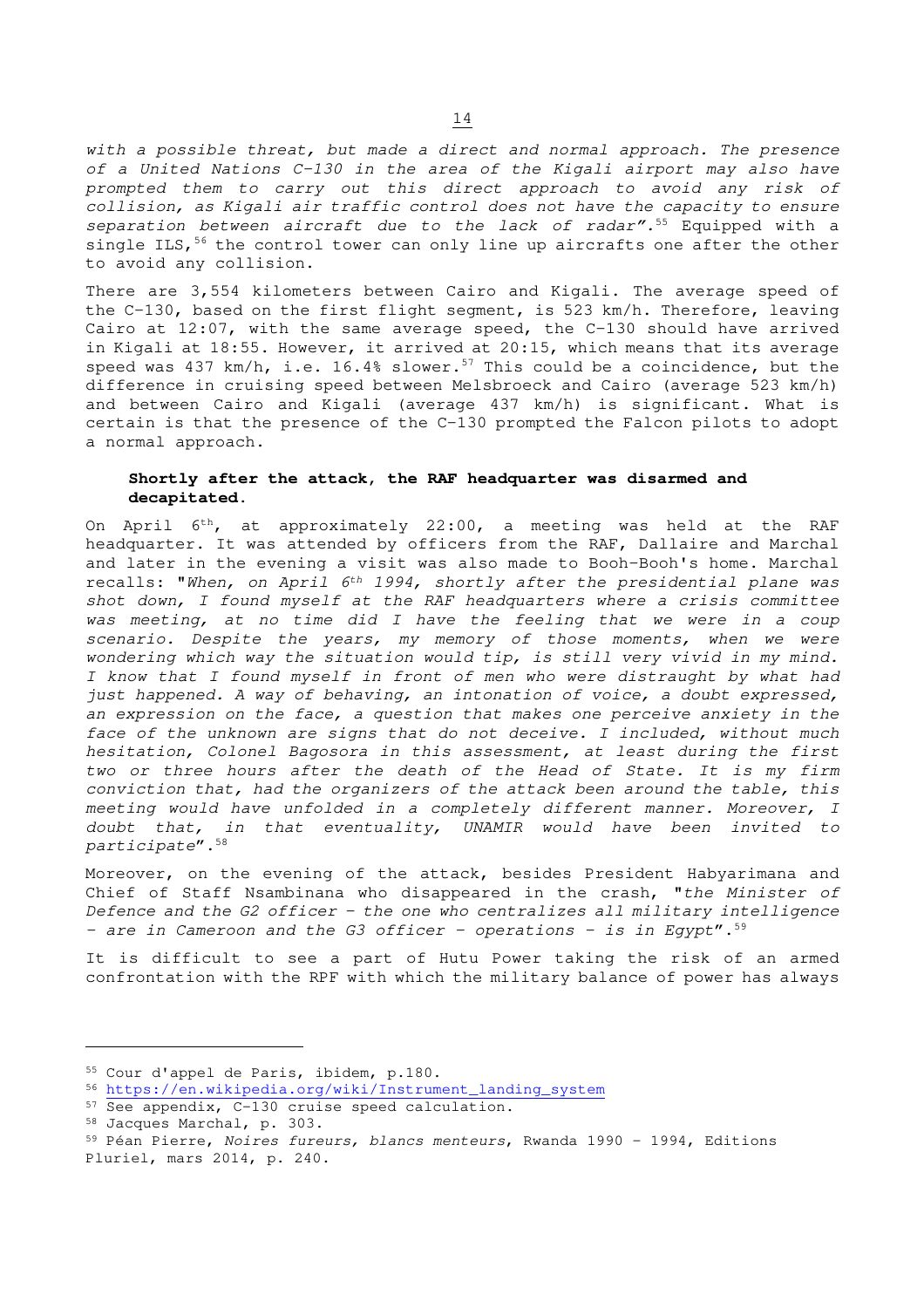been unfavorable<sup>60</sup>, with an almost complete absence of leadership at the top of the state, even though there were significant dissensions within the officer corps.

#### **Delay in the ignition of the infernal machine**

If Hutu Power was behind the attack, why wait until the morning of the 7th to begin the targeted assassinations? Marchal, again, notes: "When I returned to my headquarters shortly after  $2$  a.m., I was struck by the calm that reigned in Kigali. We are far from the usual soundscape of the capital, punctuated by explosions and gunfire. The route we take is empty of any roadblocks and a quarter of an hour is enough to make the return  $trip''$ .<sup>61</sup> However, witnesses report that the roadblock was set up thirty minutes after the crash and that the shots were attributed to the Presidential Guard (GP). That the GP reacted violently is not surprising, it was entirely devoted to the protection of Habyarimana. Kigali is a small city and the hills echo the sounds. That calm reigns at 2 o'clock in the morning on April 7 indicates that the infernal machine has not yet started. Otherwise, there would have been exchanges of fire, even sporadic ones.

#### **The RPF blitzkrieg offensive to condemn the border with Tanzania**

Two days after the attack, from its bases in the north, the RPF launched a broad offensive that was deployed on two axis: the first towards Kigali, to stop the killings, and the second towards southeastern Rwanda to condemn the border with Tanzania. On April 15<sup>th</sup>, the RPF occupied Kayonza, cutting off all communication with Tanzania and forcing civilians to flee westwards towards the DRC<sup>62</sup>, creating great confusion on the roads and limiting the already weak capacity of maneuver of the RAF.

Such an offensive must be prepared, especially in terms of logistics. Setting more than 15'000 soldiers<sup>63</sup> in motion requires food, equipment and ammunition supply. This cannot be improvised. If we look at what happened afterwards in North and South Kivu, we cannot help not to see a link. Finally, there has been a lot of speculation to try to demonstrate that the RPF troops went on the offensive just after the attack, or even before. On the contrary, by waiting until April 7<sup>th</sup> at 17:00 to get out of their CND barracks [in Kigali] and set the first units in the North [on April  $8<sup>th</sup>$ ] in motion, this delay allowed the infernal machine to start moving irreversibly.

<sup>60</sup> With each RPF offensive, the Habyarimana regime has been saved thanks to the intervention of the French armed forces.

<sup>61</sup> Colonel Luc Marchal, p.220.

<sup>62</sup> A novel of Rwanda, Xlibris, p.66. "On 6 April the RPA - the army of the Rwandan patriotic Front - occupied only a small area in the north of Rwanda. But the onset of the genocide on the seventh of April triggered an RPA offensive. Little resistance was encountered as they swept down the east of the country. By the twenty-fifth of April they occupied Kibungo. Three days later, the twenty-eighth of April, they took Rusumo and the countryside through which the main road to Tanzania winds its way to the only bridge across the Akagera."

<sup>63</sup> Defense Intelligence report, "Rwanda: the Rwandan Patriotic Front's Offensive", 9 May 1994, 7 pages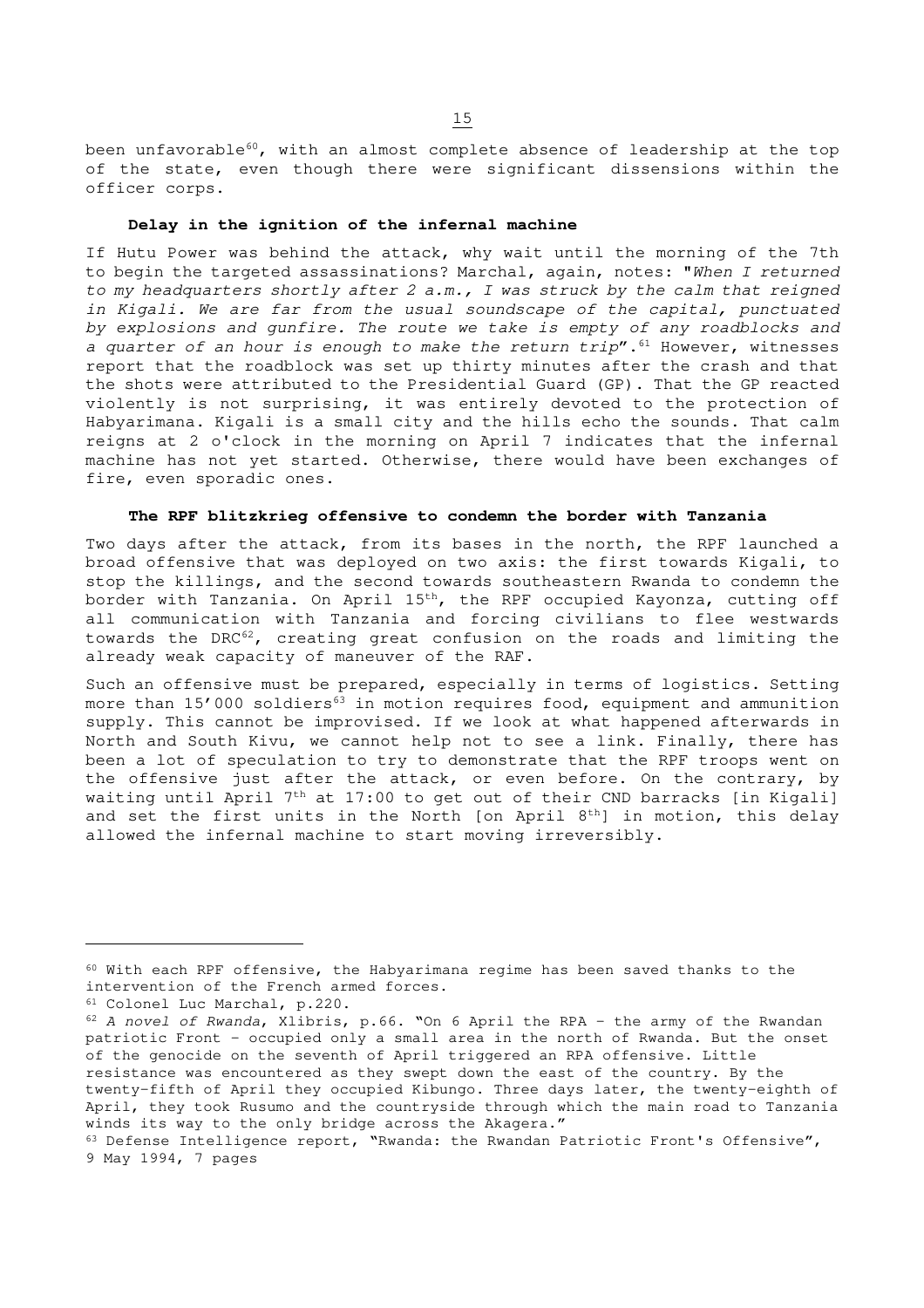## **The shrapnel vest of Sergeant Patrick Van Moyden, a MISTRAL missile specialist, is found in Cyangugu.**

In his highly critical work on Operation Turquoise, Lieutenant-Colonel Ancel<sup>64</sup> relates a surprising fact. While on patrol on July 11th 1994 with legionnaires in the Cyangugu region (South-Western Rwanda), he found himself confronted by a group of militiamen: "One of the militiamen turned towards me and provoked me with his eyes, he was wearing a bloody flak jacket, in the camouflage of the Belgian army with the patronymic band of Sergeant 'P. Van Moyden'. Sergeant Patrick Van Moyden was training with us in Germany four years earlier when we were experiencing the Mistral in the Wittlich area. It was the first portable anti-aircraft missile of the French army; the Belgians had also bought it so as not to depend only on the American Stinger and wanted to test it at the same time as us. They had detached us Patrick, a young Flemish man appreciated for his professionalism and his jovial temperament. I had heard that he was part of the escort of the Prime Minister, Agathe Uwilingiyimana, opposed to the extremists. An escort that the Belgian soldiers paid for with their lives". 65

This testimony is curious because this name does not appear in the list of the ten Belgian commandos assassinated on the morning of April  $7<sup>th</sup>$ , 1994.<sup>66</sup> Moreover, Patrick Van Moyden would be Flemish according to Ancel whereas the soldiers of Kibat 2 are Walloon (French speaking).

In addition, a doubt prevailed on April 7th over the number of Belgian victims: "General Dallaire believes that in the early afternoon, he was warned by Col Marchal that 13 Belgians had been killed in the Kigali camp. This information could not at that time be verified<sup>67</sup>. He also states that around 21:00, General Ndindiliyimana received confirmation of the death of the Belgians and that in his company, he went to the hospital in Kigali where he discovered, around 23:15, the intermingled bodies of Belgian soldiers that he believed corresponded to 11 mortal remains. The manner in which the bodies were piled up would not have allowed him to determine the exact number of victims, namely ten or eleven". <sup>68</sup> If Ancel's testimony is true then the presence of a MISTRAL missile specialist is troubling and must be verified.

<sup>64</sup> He's leaving the army with the rank of lieutenant colonel. He was a captain at the time of Operation Turquoise.

<sup>65</sup> Ancel Guillaume, Rwanda, la fin du silence. Témoignage d'un officier français, Les belles Lettres, Mémoires de Guerre, Paris, 2018, pp. 81-82. <sup>66</sup> http://www.cdomuseum.be/francais/09\_fr.htm (descendre la page, 1er quart) // https://fr.novopress.info/162133/il-y-a-20-ans-le-massacre-des-para-commandosbelges-au-rwanda

<sup>67</sup> Amadou Deme, "Rwanda 1994 and the failure of the United Nations Mission", CreateSpace Independent Publishing Platform, pp. 77-78.

<sup>68</sup> Commission parlementaire concernant les événements du Rwanda,1997-12-06, Belgique, p. 269.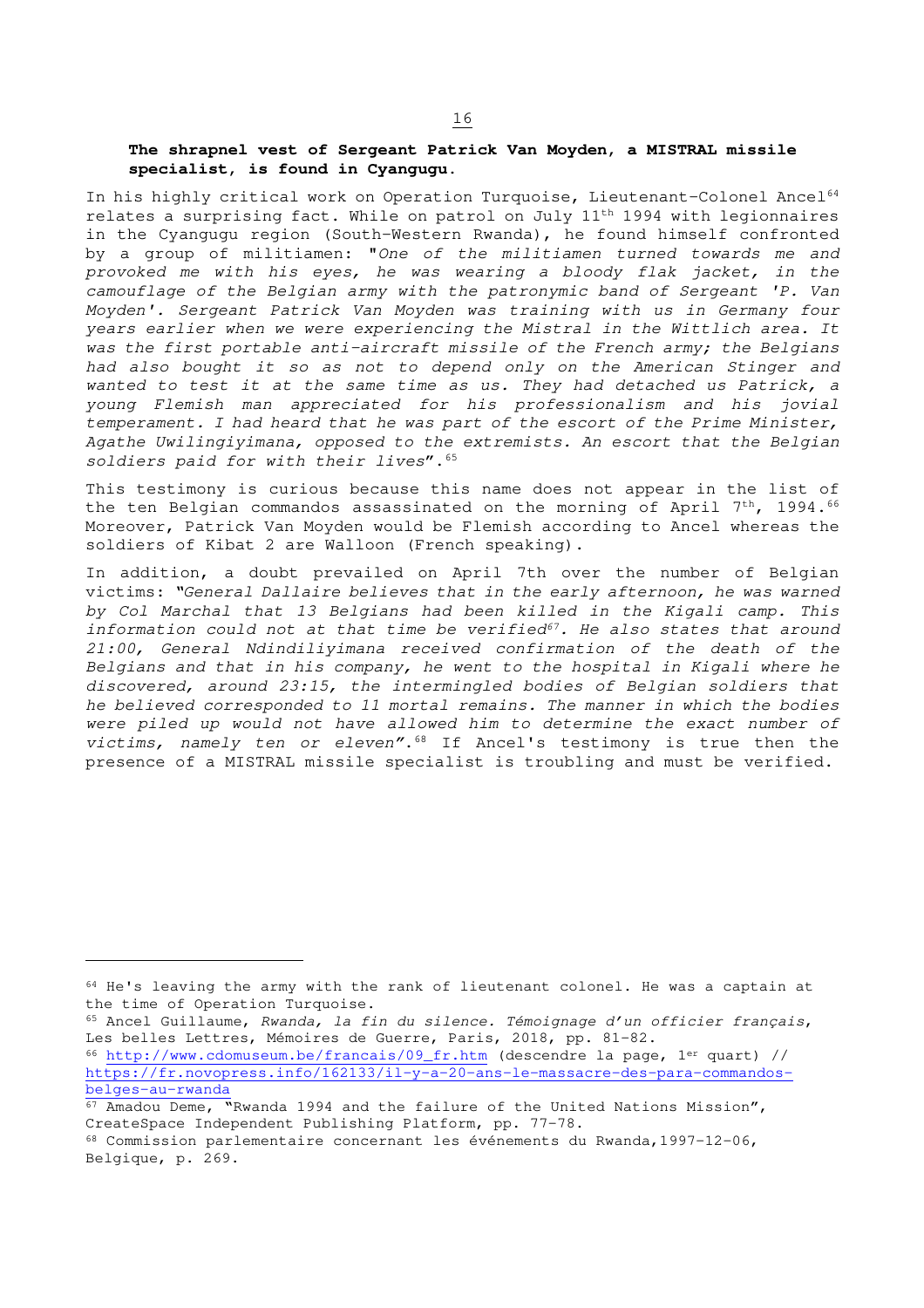17

**Origin of the firing of the two missiles** 

There has been a lot of controversy in trying to identify the origin of the missiles with the idea that this question would help identify the shooters. But it was a futile controversy because both sides were likely to have some. The RPF had shot down an observation plane BN 2A-21 at Matimba on October 7th 1990 and a Gazelle SA 342M helicopter at Nyakayaga near Gabiro on October 23th 1990.<sup>69</sup> If the attack had been carried out by Hutu Power with the help of foreign mercenaries, no doubt it would have found the means to acquire such missiles.

As to the origin of the shooting, according to the expert report by Poux and Trevidic, a shot from Kanombe seems most likely. For their investigation, they considered several locations from which the missiles could have been fired and only the edge of the Kanombe military camp and the Massaka hill are suitable. With a shot from Kanombe, the missile would have been partially fired from the front, whereas from Massaka it would have hit the Falcon from the rear.

According to the report, the firing positions<sup>70</sup> at Massaka offer the advantage of good acquisition of the infrared radiation emitted by the reactors. It is the best position of all those they studied, but it is discarded because:

- 1. The missile, arriving from behind, would not have been able to hit the underside of the left wing, would have destroyed the reactors, which showed no impact, and the kerosene in the tank would not have exploded, forming the fireball that several witnesses observed.
- 2. The sounds of the missiles' departure could not be heard distinctly due to the distance of these positions from the reference witness.

<sup>69</sup> Jacques Morel, ibidem, p.279.

<sup>70</sup> Positions n°3 and n°4. The report takes into account several positions located in the same zone. For the sake of clarity, this level of detail is not taken into account.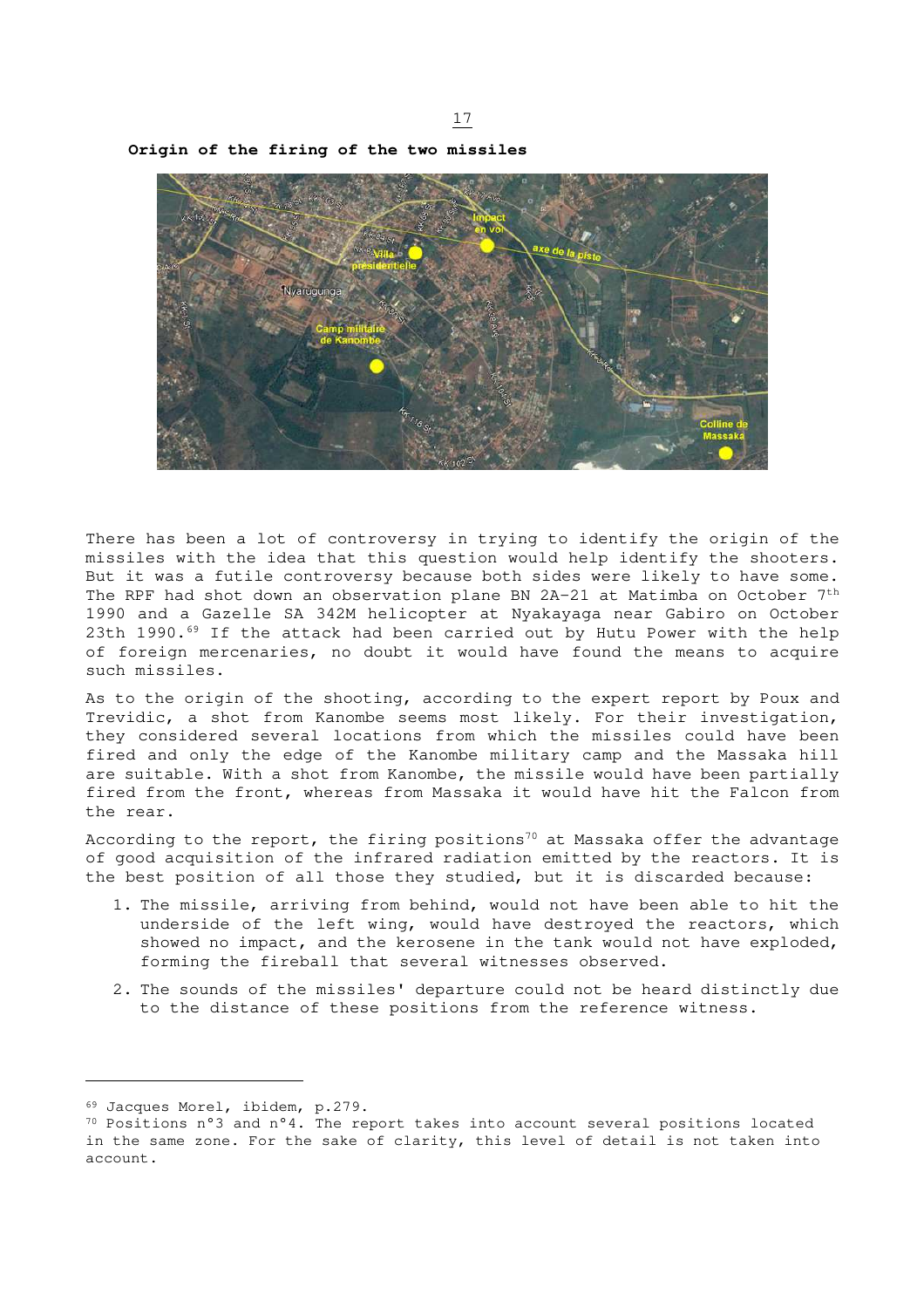With regard to the positions from the Kanombe camp, in terms of the infrared radiation seen by the missile, it may be more difficult to lock the target than for the Massaka positions. This is especially the case of single-engine fighter jets installed in the airframe axis. In the Falcon 50 configuration, the hot source produced by the three engines is higher and the flow area is significantly increased. The radiative energy is only partially masked by the airframe of the aircraft. It was therefore possible to attach this emissive source from these firing positions. More difficult but plausible firing positions because:

- 1. The missile can strike the underside of the left wing to explode in the corresponding part of the kerosene tank explaining the formation of the fireball that accompanied the aircraft in its fall.
- 2. Visual acquisition of the aircraft is possible for a sufficiently long time for the shooter to initiate the firing procedure, resulting in the target's hot source being hooked up.
- 3. The distances of the aircraft at the time of hooking and firing are well within the operational range of the ground-to-air weapon system selected.
- 4. The sound of the departure of the missiles is heard distinctly before the vision of the explosion of the aircraft, by the witnesses present in the Pasuch house.

However, these conclusions do not make it possible to identify the perpetrators of the shootings, even though for the RPF movement, the origin of the shooting from Kanombe points to the Hutu Power, because since the Kanombe camp is monitored by the RAF, an RPF commando could not be positioned there.

But this argument is debatable because on Google Earth, even today, south of the camp, a fairly large green space is located. If we take into account that night falls around 18:30 at this latitude and that there must not have been much public lighting at that time, we cannot rule out the possibility that a commando infiltrated this location. Moreover, Poux and Trevidic do not rule out this hypothesis when they state: "The fact that we favor these two positions n°2 and n°6 does not mean that **the missiles could not have been technically implemented in a slightly larger perimeter**. We consider that a area extended towards the East and South, **of the order of a hundred meters** or more, provided that the terrain is clear towards the aircraft's approach axis, can be taken into account". $71$ 

<sup>71</sup> Nathalie Poux, Marc Trevidic, ibidem, p.313.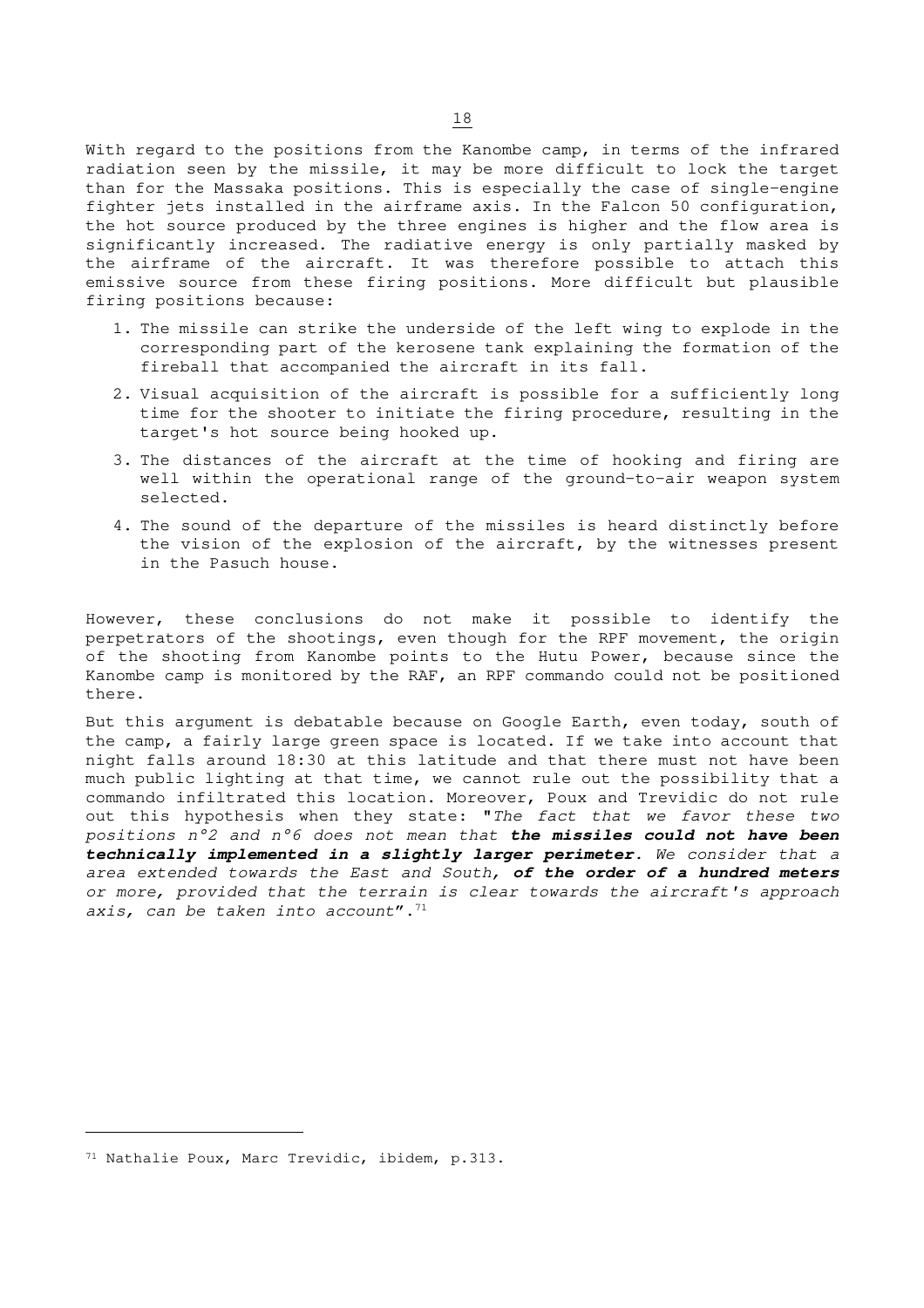Camp de KANOMBE.

```
1 = V111a de HABYARIMANA
```
2 = Maison où se trouvait le témopin PASUCH.



The wooded area is part of Camp Kanombé but the whole area below (dotted yellow) offers good conditions (no trees). Photographic file: Habyarimana assassination. Belgian Military Auditorate.<sup>72</sup>

We will leave it to the reader to draw the conclusions he or she wishes. However, if the aim of a deception operation is to remain concealed, even after it has been carried out, the facts presented here constitute a scenario that has indeed taken place. While this investigation does not allow a definitive conclusion to be reached, it does bring together elements that support the thesis that it was indeed pro RPF perpetrators that wre behind the missile launch with discreet but decisive support from Belgium and the United States. Therefore, the following questions cannot remain unanswered forever:

**C-130:** why was the average speed lower on the Cairo - Kigali section?

**Ten or thirteen Belgian soldiers:** why did several witnesses, the Togolese captain Apedo Kodio and the RAF gendarmerie general Ndindlyimana count thirteen bodies?

**Charles Vukovic:** why did the preparation for the evacuation of American nationals began before the attack?

**Exit from the Akagera:** what was the real objective of the journey to the Akagera park?

**Sergeant Patrick Van Moyden's flak jacket:** what was he doing in Rwanda? And how did he get there?

<sup>72</sup> http://francegenocidetutsi.org/Annexe\_7\_Dossier\_photographique\_No\_K0075674- K0075686E.pdf